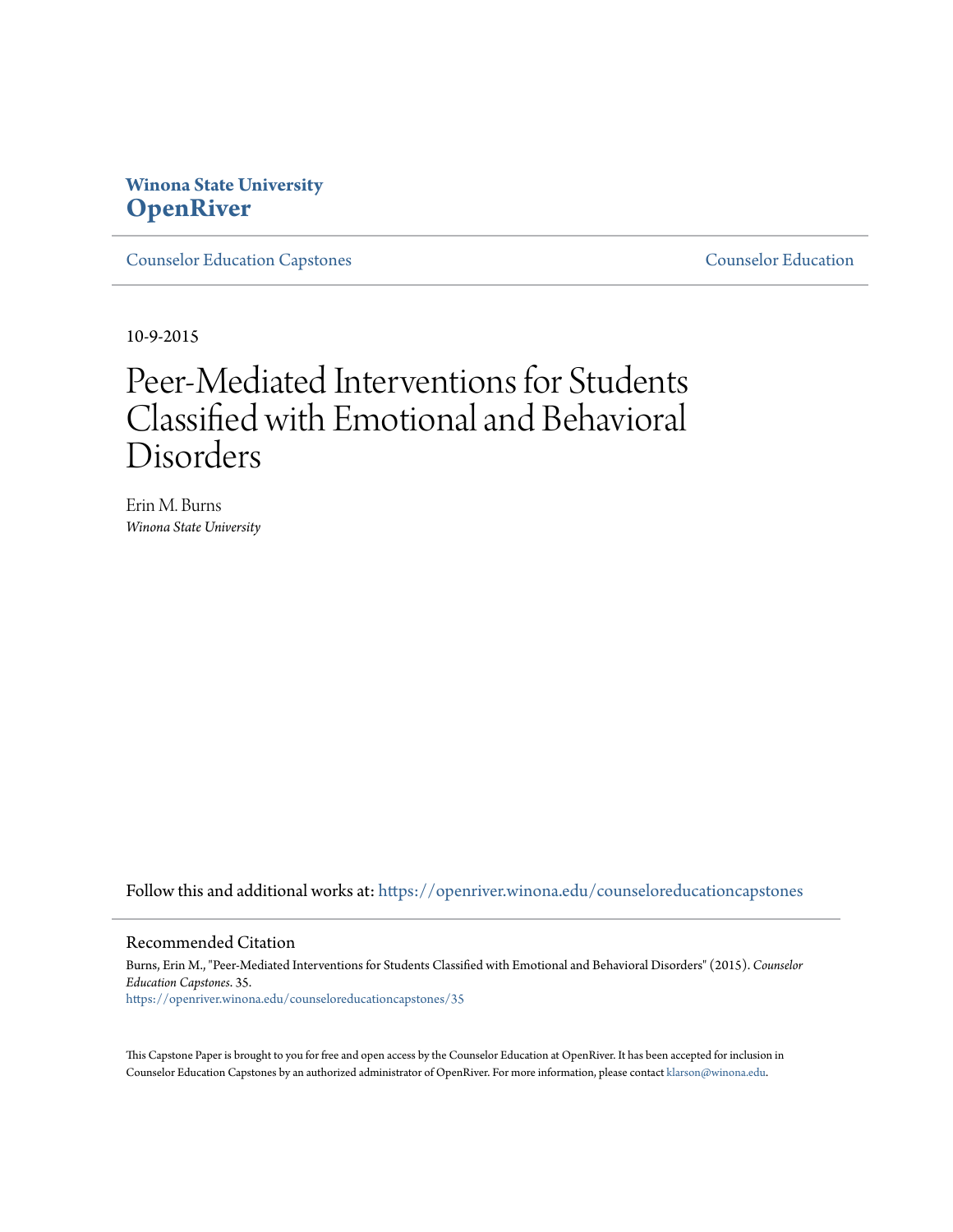## Running head: PEER-MEDIATED INTERVENTIONS AND STUDENTS WITH EBD

## PEER-MEDIATED INTERVENTIONS FOR STUDENTS CLASSIFIED WITH EMOTIONAL AND BEHAVIORAL DISORDERS

Erin M. Burns

A Capstone Project submitted in partial fulfillment of the

requirements for the Master of Science Degree in

Counselor Education at

Winona State University

Fall 2015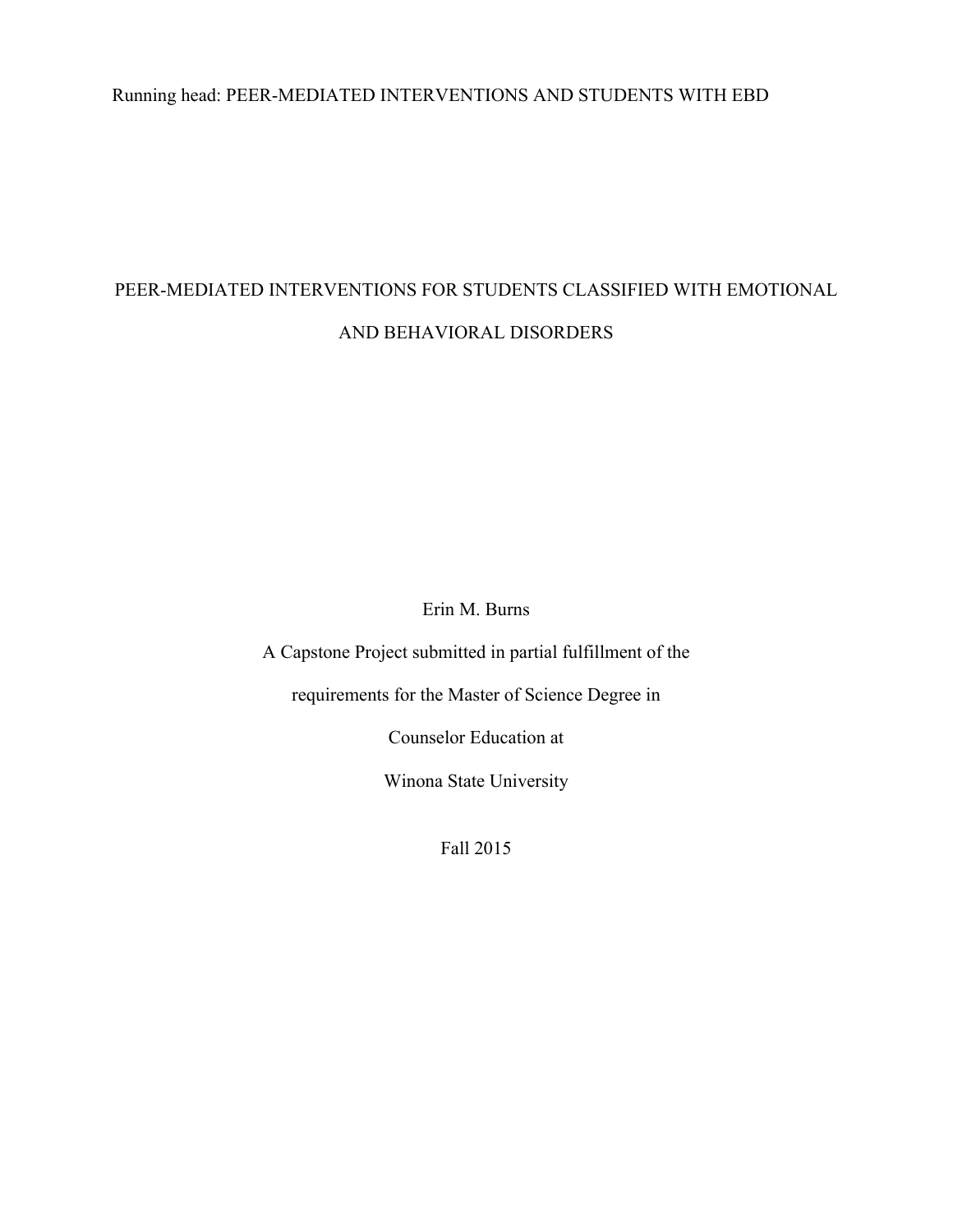Winona State University

College of Education

Counselor Education Department

CERTIFICATE OF APPROVAL

### CAPSTONE PROJECT

 $\mathcal{L}_\text{max}$  , where  $\mathcal{L}_\text{max}$  , we have the set of the set of the set of the set of the set of the set of the set of the set of the set of the set of the set of the set of the set of the set of the set of the set of

 $\mathcal{L}_\text{max}$  , where  $\mathcal{L}_\text{max}$  , we have the set of  $\mathcal{L}_\text{max}$ 

Peer-Mediated Interventions for Students Classified with Emotional and Behavioral Disorders

This is to certify that the Capstone Project of

Erin M. Burns

Has been approved by the faculty advisor and the CE 695 – Capstone Project

Course Instructor in partial fulfillment of the requirements for the

Master of Science Degree in

Counselor Education

Capstone Project Supervisor:

Name

Approval Date: 10/9/2015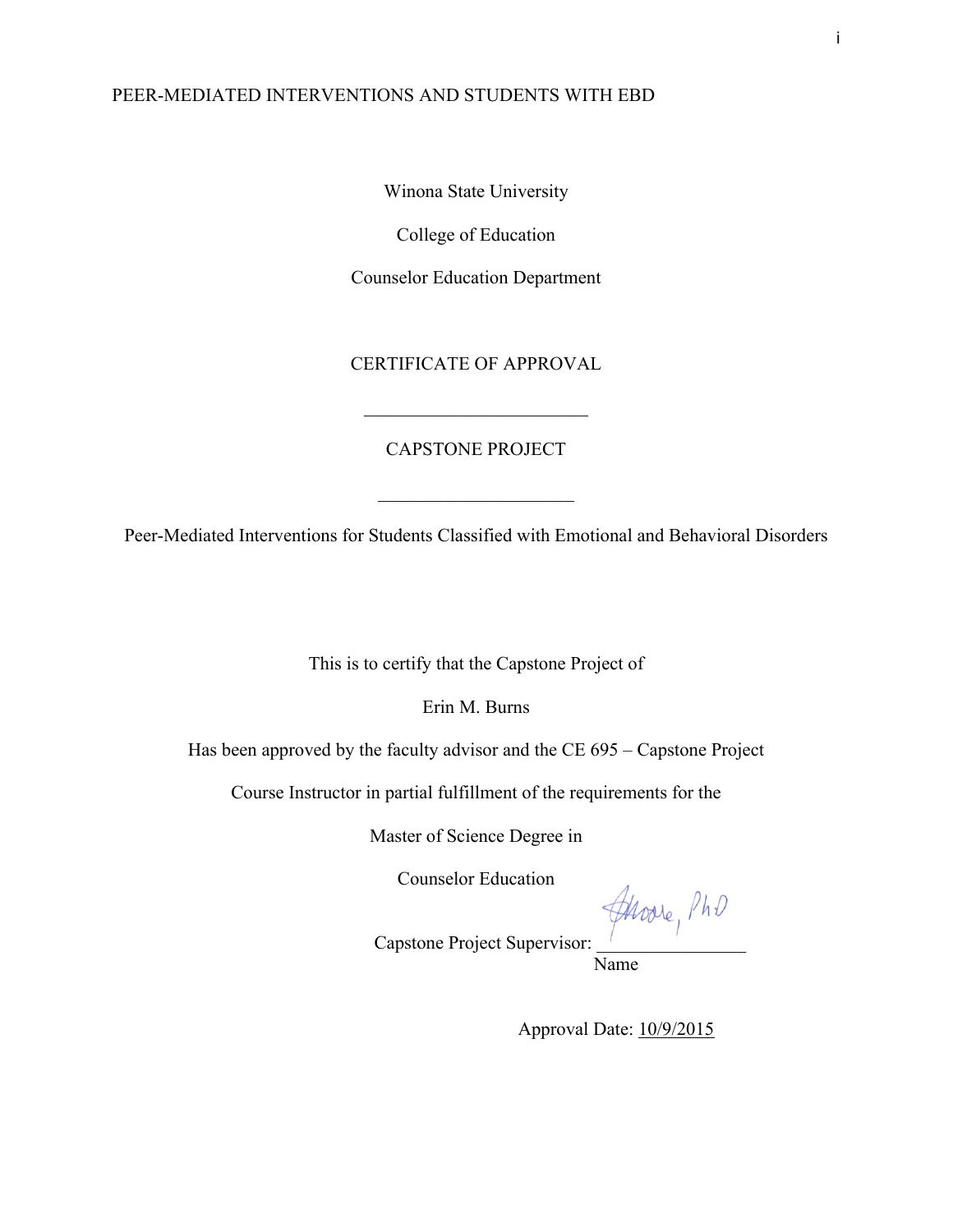#### Abstract

It is critical for students with disabilities to be placed in the least restrictive environment (LRE) so they are able to reap the benefits of peer interaction, thereby obtaining a sense of belonging and inclusivity. Peer-mediated interventions are necessary to consistently place students in the least restrictive environment and ensure student success. Peer-mediated interventions also assist teachers in holding all students accountable. The three-tiered model provides an outline for prevention and intervention strategies that assist in maximizing student potential in the least restrictive environment. A review of literature focuses on effective peer-mediated interventions for students classified with emotional and behavioral disorders (EBD). Peer-mediated interventions may assist with the student-to-teacher ratio, assist students in positive interactions, and perhaps be quite competent in helping students to achieve academic and social goals. To date, there have not been extensive research studies conducted to explore students with EBD specifically as tutors or mentors for their peers. Such studies would show whether or not peer mentorship is feasible, as well as potential benefits.

*Key words: Emotional Behavioral Disorders, EBD, Inclusion, and Peer-Mediated Interventions*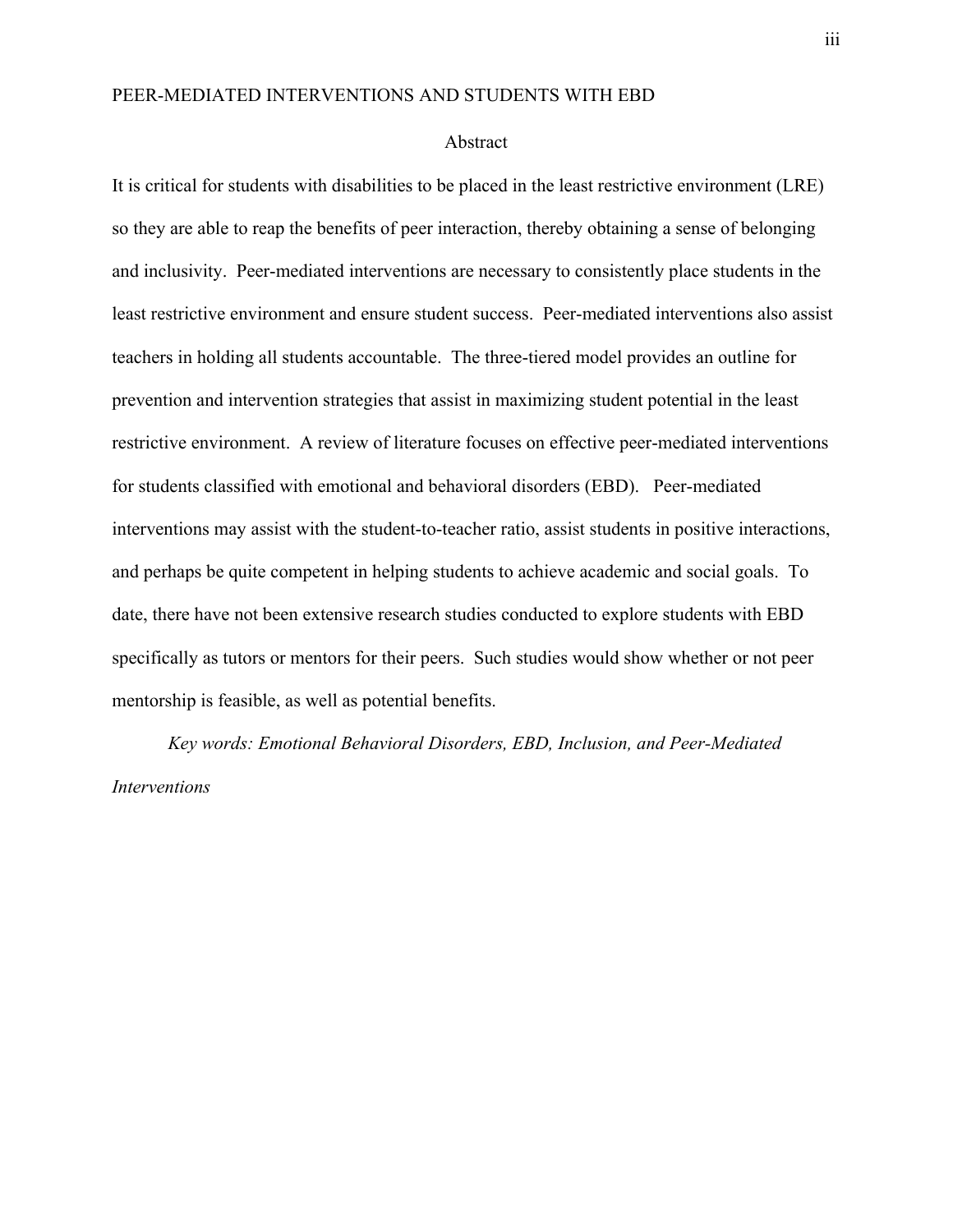## Contents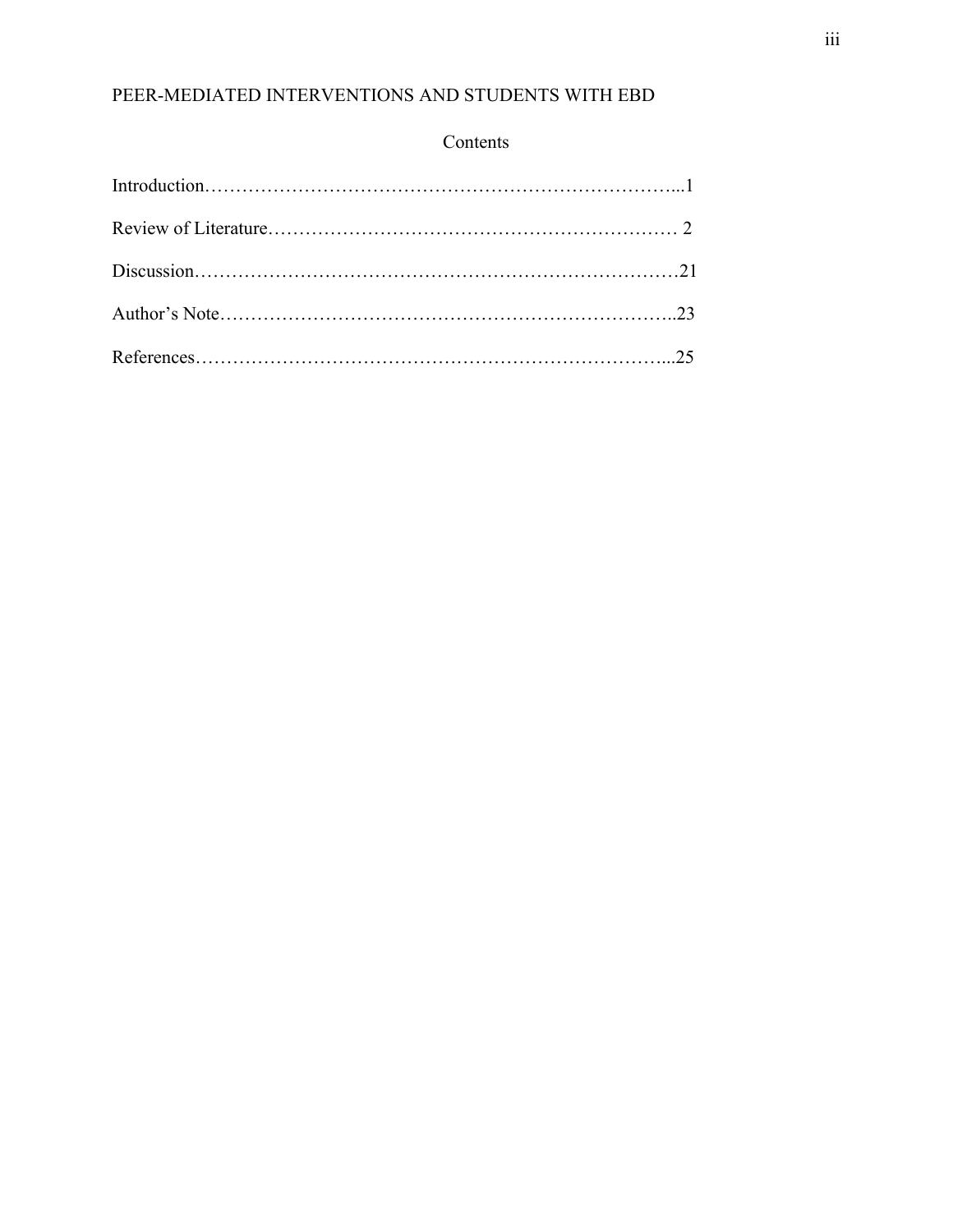#### **Introduction**

Research findings and statistics suggest that schools are not providing adequate services in order for students with EBD to be successful in school and society; such findings are consistent over nearly fifteen years since Knitzer, Steinberg, & Fleisch (1990) reported that programs for students with EBD were lacking (Shu-Fei Tsai, Cheney, & Walker, 2013).

I aim to delineate reasons this population of students could make effective mentors or tutors for their peers. It seems to be common knowledge these students consistently require extra help in the classroom, both academically and socially. Working with peers in the realm of academics can give students with EBD an opportunity to practice appropriate social skills, as well as improve their study habits. It is imperative we shift from a focus on these students' deficits to emphasizing their strengths. Allowing these students to serve as mentors and tutors is one way of targeting their strengths, and based on the conclusions of the literature reviewed appears to be one of the most beneficial intervention methods to keep students with EBD in the least restrictive environment.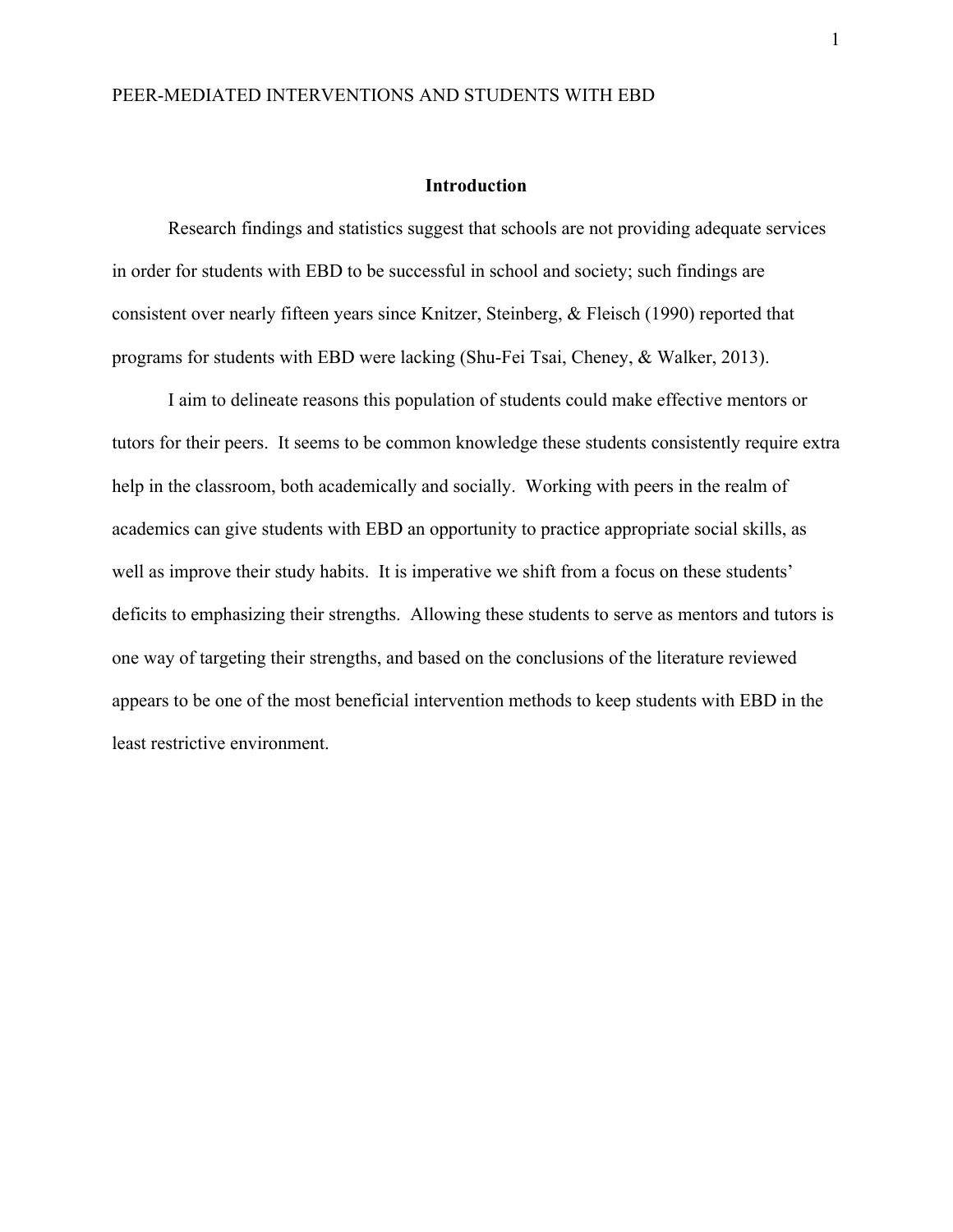#### **Review of Literature**

#### **What are Emotional and Behavioral Disorders?**

Precise definitions of emotional and behavioral disorders/disabilities (EBD) vary depending on the source. In this review "EBD" will refer to "any disabling characteristics related to emotions or behavior, including, but not limited to, psychiatric diagnoses, placement in classes for students with emotional or behavioral issues, non-compliance, school identification of emotional disturbance, and sample description including emotional or behavioral concerns" (Mulcahy et al., 2014, p. 149). It is imperative to note that although there are multiple facets to the eligibility criteria for emotional and behavioral disorders, it is necessary to look at the comprehensive student profile rather than individual indicators. No student should be defined by his or her behavior; there is far more to a child than his or her presenting behaviors or disability.

The criteria for EBD form a three-dimensional model: a characteristic (or characteristics) of social/emotional/behavioral functioning that is severe, chronic, frequent, and occurs across settings (Boreson, 2010). Evaluation for EBD is completed by an Individualized Education Program (IEP) team, which typically includes parents and teachers, in addition to a Special Education teacher, school counselor, and school psychologist (Boreson, 2010). Teachers, parents, or other faculty may recommend students for these assessments.

#### **Concerns Regarding Students with EBD**

It is the professional's duty to accurately assess students' behaviors and collaborate with others to construct appropriate treatment plans so students receive the necessary interventions. If students are not appropriately diagnosed they are at risk for further educational challenges in the future. Interventions that are implemented with students depend upon their classification. Often, students who are classified with emotional and behavioral disorders are also diagnosed with a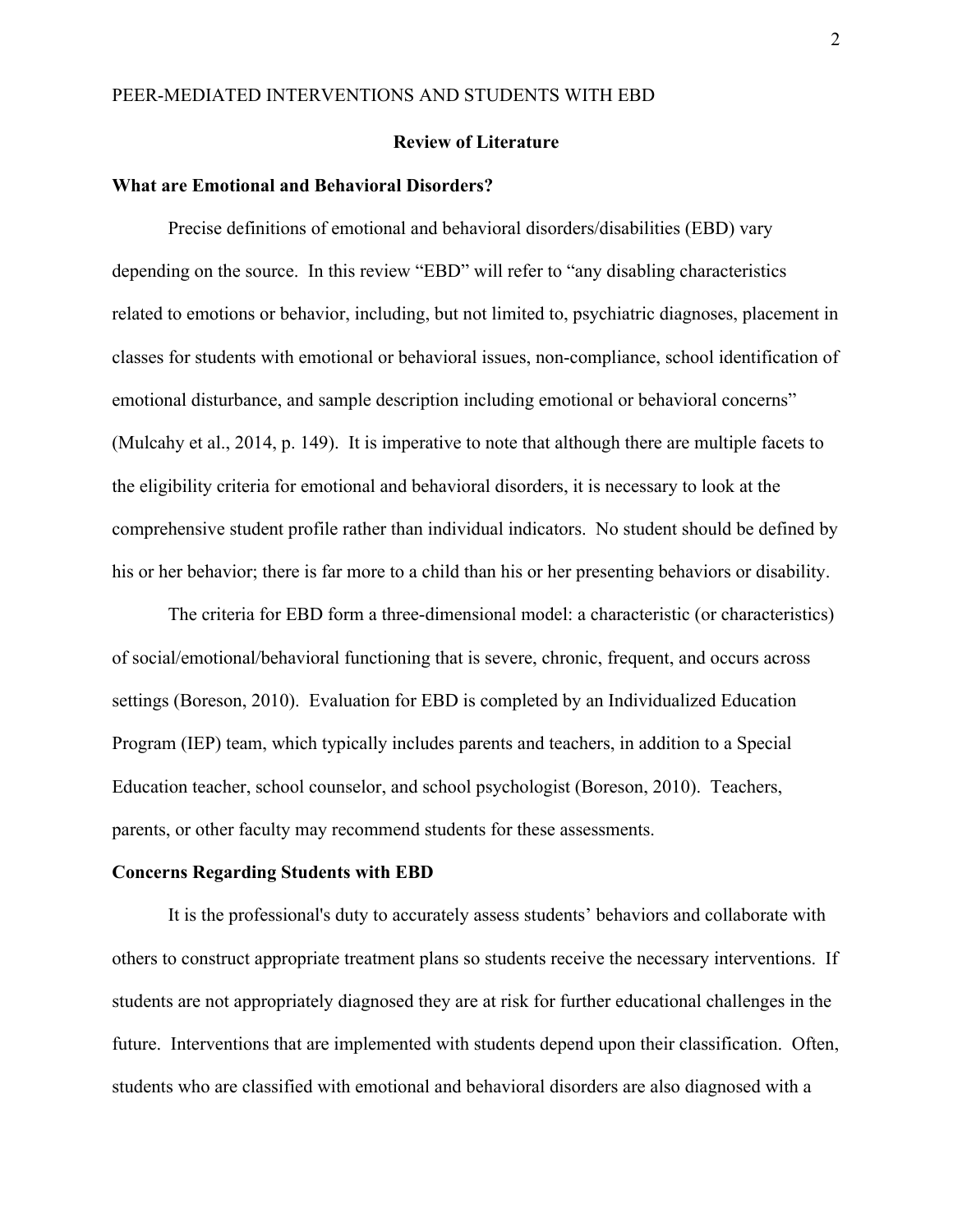learning disorder (LD). As Glassberg, Hooper, & Mattison (1999) state, "more than half of the students with EBD may also meet criteria for a learning disability." Albeit necessary to diagnose students who present any disability, their diagnoses often translate into a label that may make it much more challenging for these students to fit in with their peers. Students with emotional and behavioral disorders are frequent targets for bullies, and conceivably unconscious bias from other faculty. Faculty members might not fully recognize their subconscious beliefs of these students being inferior or "less able" than their peers. These bias could be exhibited through failure to call on these students in class, or perhaps believing they are a "lost cause" and not challenging students to reach their full potential. Whether or not faculty are aware of these biases, they have detrimental effects on student achievement and emotional well-being.

Often associated with the EBD label are below average academic scores, poor behavior management and social skills, and teacher frustration. Research has shown that students identified as having EBD have the worst graduation rate of any student group; moreover, students with EBD perform between 1 and 2 grade levels behind their peers in elementary school and this disparity widens as students grow older (Ryan et al., 2004). These statistics demonstrate that these students are not getting the support they need both in the classroom and at home. Wagner and colleagues (2006) identified three main unmet needs for students with EBD: the lack of effective academic accommodations, the deficiency in mental health or behavioral services, and limited teacher support and training (Shu-Fei Tsai et al., 2013).

Many school districts and teachers simply will not tolerate disruptive and noncompliant behaviors presented by students with EBD. Students' shortage of motivation, noncompliance, classroom disruptions, combative, and sometimes destructive behaviors often impede teachers' pursuits to administer adequate instruction (Wehby et al., 1998). Students with emotional and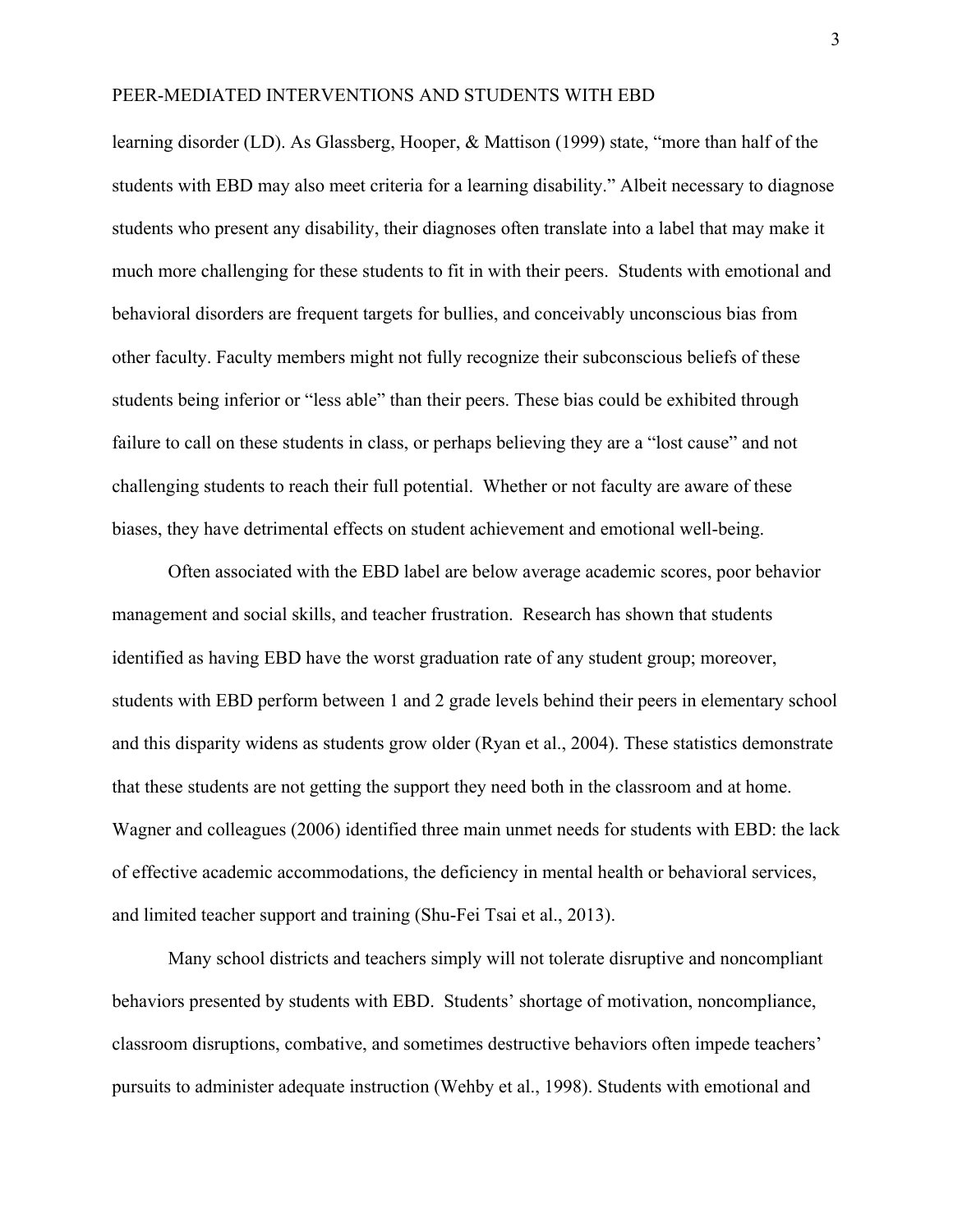behavioral issues are repeatedly sent to the office and given suspensions, detentions, and expulsions. Many times these students are not given adequate time to process through the cause of poor behaviors, which makes repeat offenses highly probable. Instead of finding school a safe place for learning, students come to connect school with harsh rules and punishments; thus, dropping out of school becomes more appealing. In order to succeed socially and academically, students of all backgrounds need to feel a sense of belonging and few schools presently meet this need for their EBD students.

Since this population of students has the highest dropout rate and elevated levels of delinquency (Ryan et al., 2004), this also translates to greater difficulties adjusting to adult life due to deficiencies in social skills and cognitive abilities. Forming meaningful connections with both adults and peers can be exceptionally beneficial for keeping students in school. Thus, building rapport is especially pertinent with students classified with emotional or behavioral disabilities. Given the deficiencies in social skills and underlying lack of trust for adults in positions of authority, students with EBD not only need to, but also seek to find comfort and motivation, at least in part, from their teachers and counselors. Once rapport has been built between student and teacher or counselor, the student will most likely feel more trusting of what the adult says and therefore be more likely to comply with expectations. As stated previously, one of the main speculated reasons students with EBD drop out of school is due to frustration and absence of motivation and any meaningful connections to faculty. Established rapport may provide a sense of trust and motivation, in addition to opening lines of communication between the student and faculty. This may also facilitate the implementation of effective interventions in the classroom.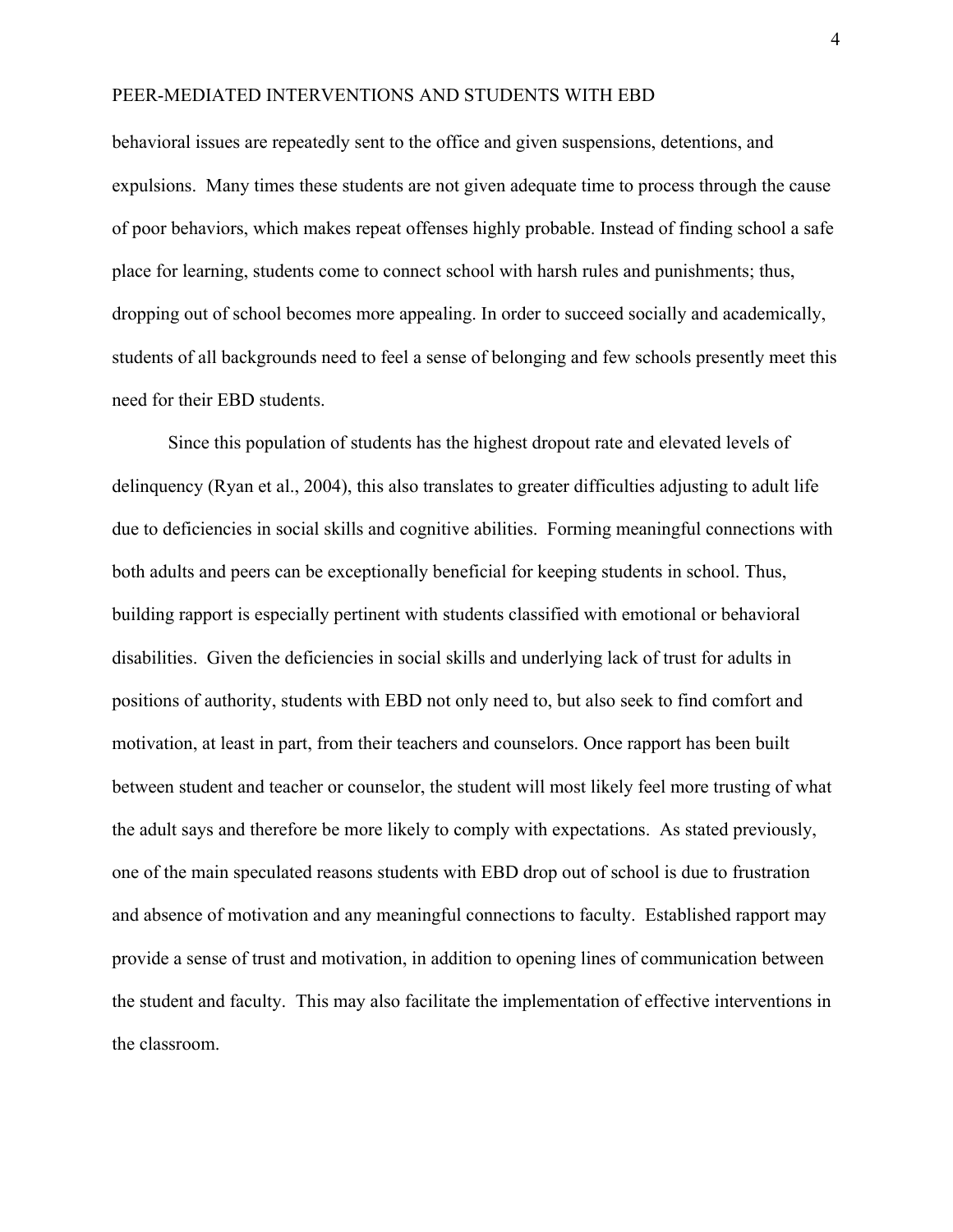Practical and sufficient interventions are imperative in order to reduce problem behaviors, increase academic proficiency, and reduce the dropout rates across the board. Though this review of literature advocates for the use of peer-mediated interventions, it may be useful to acknowledge the alternatives. Other categories of interventions include teacher-mediated antecedent-focused interventions, teacher-mediated consequence-focused interventions, and selfmediated interventions (Ryan et al., 2008). Teacher-led interventions are often an effective solution, but can sometimes marginalize students as they are not responsible for the process, who also limited in their capacity when responsible for many students. Peer-mediated interventions appear to ameliorate these issues and place the students and their peers mainly in charge of instruction, modeling, and accountability.

Alternative interventions often carried out in classrooms are characterized by coercive interactions between teachers and students, and these situations may perpetuate learning and behavior problems (Sutherland & Snyder, 2007). Problematic interactions with teachers can present a variety of issues for students. If students often have negative interchanges with their teachers beginning at elementary age, they can be set up for academic and behavioral problems through eighth grade (Hamre & Pianta, 2001). Moreover, these problematic relationships with teachers could contribute to students with EBD having low amounts of positive teacher attention, such as academic talk, teacher praise, and chances to answer to academic inquiries (Van Acker et al., 1996; Wehby et al., 1995).

#### **Inclusivity and Least Restrictive Environment (LRE)**

Countless professionals in the Special Education field, as well as other helping professions, advocate for inclusivity of all students with disabilities, which includes placing students in the least restrictive environment (LRE) possible. In fact, PL94-142, also known as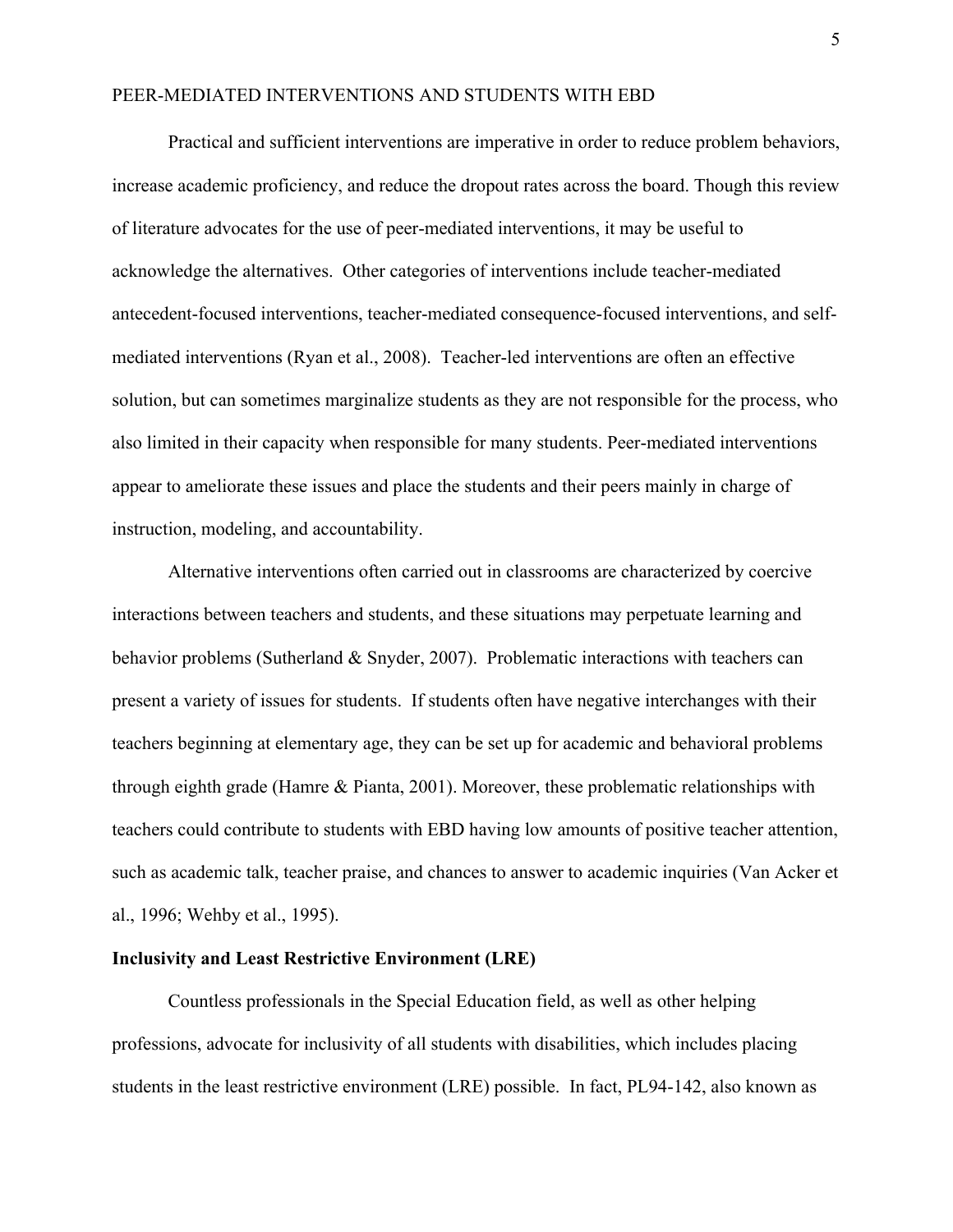the Handicapped Children's Act, has this as its main objective. This law was passed in 1975 and "guaranteed a free appropriate public education to each child with a disability" (U.S. Department of Education). The law includes endeavors to "(a) improve how children with disabilities were identified and educated, (b) evaluate the success of these efforts, and (c) provide due process protections for children and families" (U.S. Department of Education).

Inclusion essentially means students with any disability are to be included in general education classrooms as much as possible, in order to reap the benefits of peer interaction, thus gaining the critical sense of belonging. Students are also able to establish friendships with a wider variety of classmates with whom they may not otherwise associate. This means teachers in general education classrooms need to accommodate for a wider variety of learning levels, which poses greater challenges. However, the social and emotional benefits of inclusion far outweigh the hindrances.

Inclusion and placement in the least restrictive environment (LRE) are particularly significant for students with emotional and behavioral disabilities who find positive social interactions with peers to be challenging at best. Students with disabilities of any sort already tend to feel ostracized from their peers. If we remove students with EBD from general education classrooms it will only perpetuate this issue. However, by giving these students more opportunities to interact with peers, their odds of creating positive connections and relationships with others are increased. In general education classrooms, students with EBD will learn and develop essential skills and adaptability that will transfer to their future jobs, careers, and relationships with others.

On the other hand, inclusion may pose other challenges, particularly for teachers. Inclusive education increases the complexity of teaching and requires teachers to provide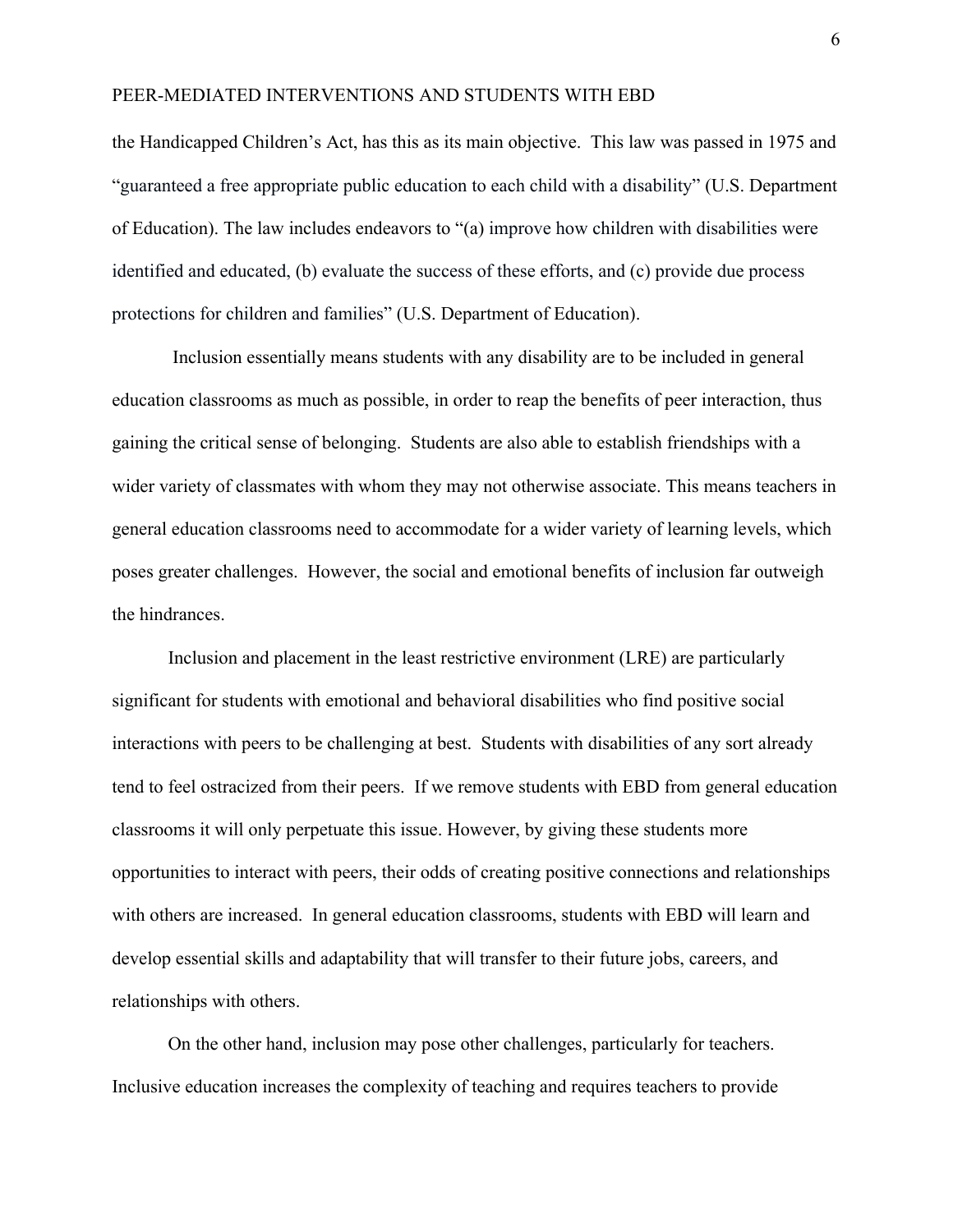adequately tailored instruction to larger numbers of students who vary greatly in reading, writing, mathematics, comprehension, and social interaction abilities (Ayvazo  $\&$  Aljadeff-Abergel, 2014). Nonetheless, the benefits and positive outcomes appear to be well worth the challenges and difficulties. Incorporating the concept of inclusion in school district policies and practices assists in developing an environment of belonging and respect. Students are able to establish friendships with a wide variety of students, instead of purely with students to whom they are most similar. They learn to grow together in one place while valuing diversity. Some of the challenges may also be met with adequate prevention and intervention strategies, which are be best outlined by the Three-Tiered Model.

**Three-Tiered Prevention and Intervention Model.** In order to keep students in the least restrictive environment, it is essential for professionals to implement an effective prevention and intervention model. When working with students who have emotional or behavioral disabilities, it is not only advantageous, but also imperative to use prevention strategies along with intervention techniques. Prevention strategies may begin as early as elementary school, and continue through high school. There are valuable models used to assist teachers and education professionals. One of the most widely known prevention and intervention models is the Three-Tiered Model. The Three-Tiered Model presents a solid base for support at the primary, secondary and tertiary levels (Sugai & Horner, 2002). Primary prevention includes strategies and programs that target all students, provide students and school staff with a strong foundation for teaching appropriate behaviors, and have a low cost per individual. A couple examples are school-wide positive behavioral supports and collaboration between the school and family (Sugai & Horner, 2002).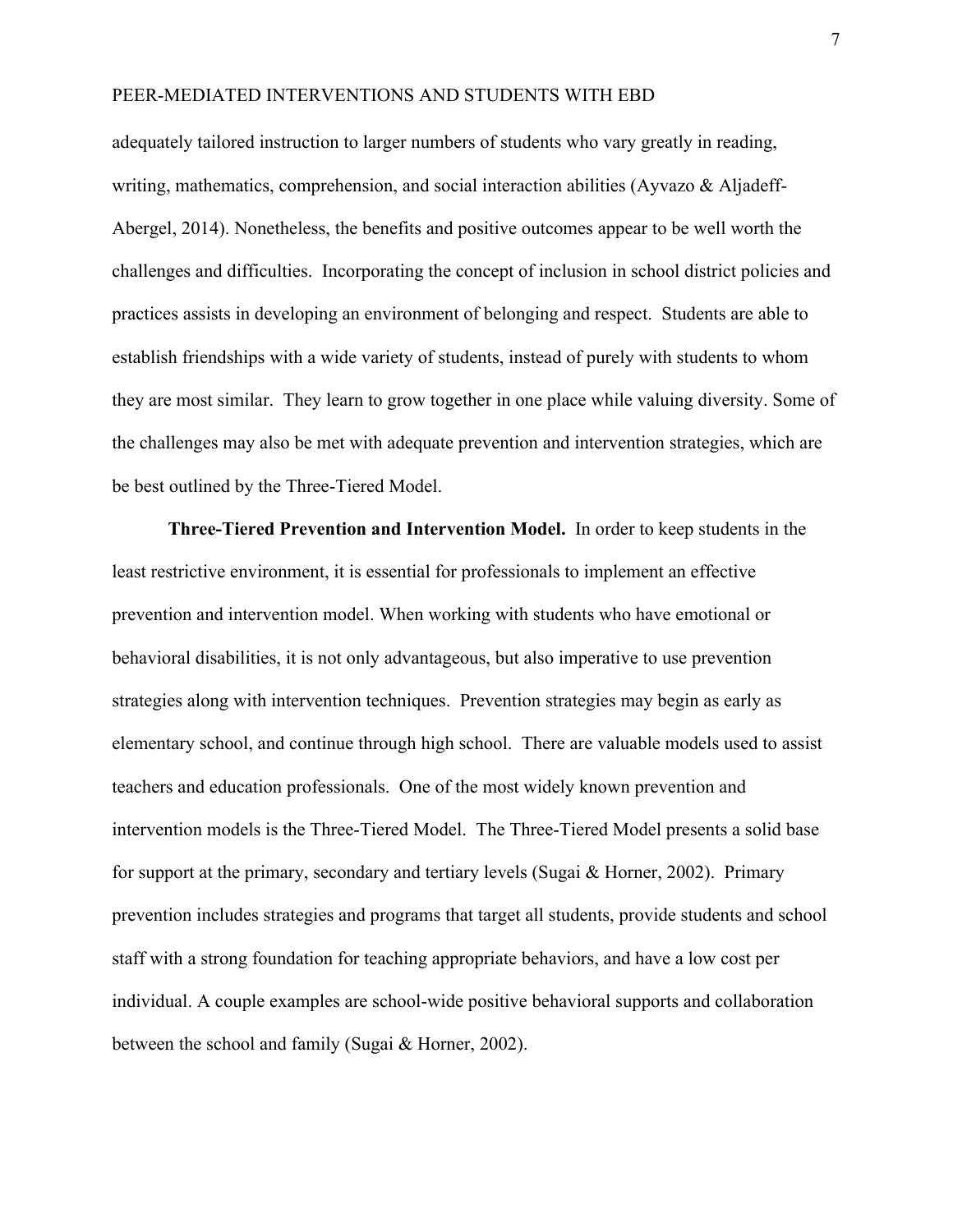The next tier, known as secondary prevention or intervention, includes programs that aim to decrease the frequency or intensity of issues, while targeting malleable components that place students at risk (e.g. violent or aggressive behavior). Roughly 10-15% of students need more intensive supports at this level (Sugai & Horner, 2002). This is the level where peer-mediated interventions, such as peer-tutoring, social-skills instruction, and observational learning would take place. The last tier, known as tertiary prevention or intervention, consists of programs aimed at remediating ingrained problems, reducing the duration of target behaviors, and interrupting the negative outcomes. These programs are quite individualized and student centered for those in most need. Approximately 1-5% of students will have chronic problems requiring this kind of intensive support (Sugai & Horner, 2002). A couple examples include individual functional behavior analysis (FBA) and individualized behavior management plans.

Other intervention programs for students with EBD may stress a "zero tolerance" policy, which signifies automatic suspension or expulsion for non-tolerated behaviors. However, these zero tolerance policies can be detrimental to students with EBD (Hanover Research, 2013), because they do not give the student a chance to learn; they merely give students a consequence that appears like a punishment, which may perpetuate any mistrust for school personnel. It is most beneficial to treat the student as an individual, rather than grouped together with a generalized population of students. If students are automatically given ultimate consequences, they miss the opportunity to work through and learn from their choices and challenges associated with their disability from professionals who can help, such as school counselors or special education teachers.

Peer-mediated interventions may fall into either the first tier at primary prevention, or into the second tier at secondary intervention strategies and support. Students with EBD who

8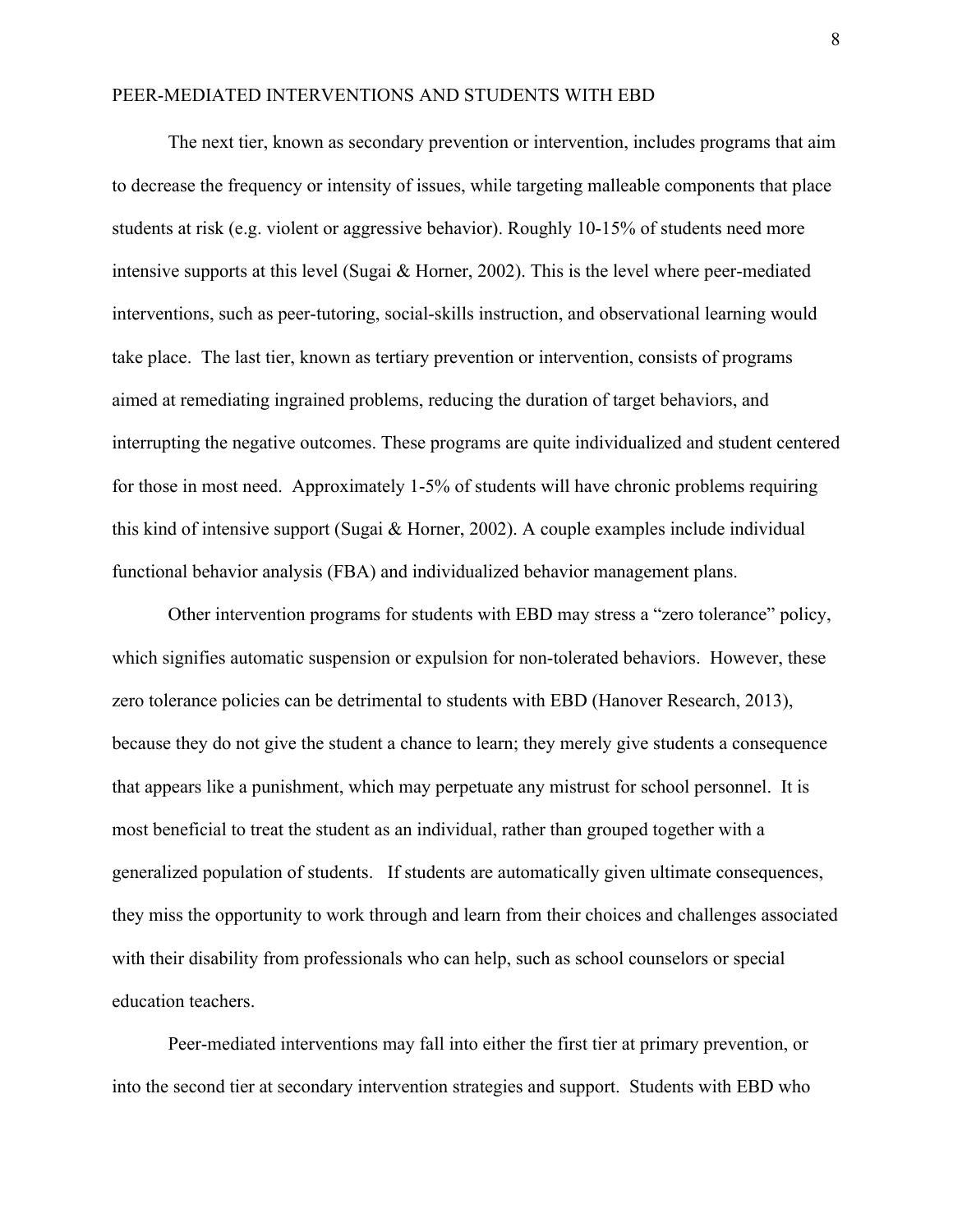need more rigorous interventions for target behaviors may not benefit from peer-mediated interventions, and could perhaps cause more disruptions than benefit. Those who would be less likely to benefit from peer-mediated interventions tend to be older in age, with maladaptive target behaviors that are more ingrained. Students who are more likely to benefit tend to be younger and have more support outside of school.

#### **Peer-Mediated Interventions**

Peer-mediated interventions in general consist of students assisting or tutoring each other in order to practice or learn academic or social skills. These interventions can potentially be some of the most effective for students with emotional behavioral disorders simply given the enormous influence of peers beginning at a young age and extending through adolescence. Multiple research studies indicate peer-mediated interventions consistently produce effective academic and interpersonal benefits for students with high-incidence disabilities (Dunlap & Childs, 1996; Maheady, 2001; Maheady et al., 1991; Utley & Mortweet, 1997; Ryan et al., 2004). This is at least in part due to the fact that students are taught to utilize components of the intervention and monitor their own progress while teachers are able to give individualized attention to students needing extra support (Sutherland & Snyder, 2007). Students may learn just as much if not more, from their fellow classmates, whether this is conscious or subconscious. Peer-mediated interventions give students opportunities for practice that are essential for learning a new skill and guide positive peer interactions (Mulcahy et al., 2014). Many children with deficiencies in social skills do not know how to establish friendships; yet working with peers on an assignment may be just the right starting point.

Peer-mediated interventions perhaps take prominence over other types of intervention due to the strong nature of peer influence. Students in grades K-12 tend to be more highly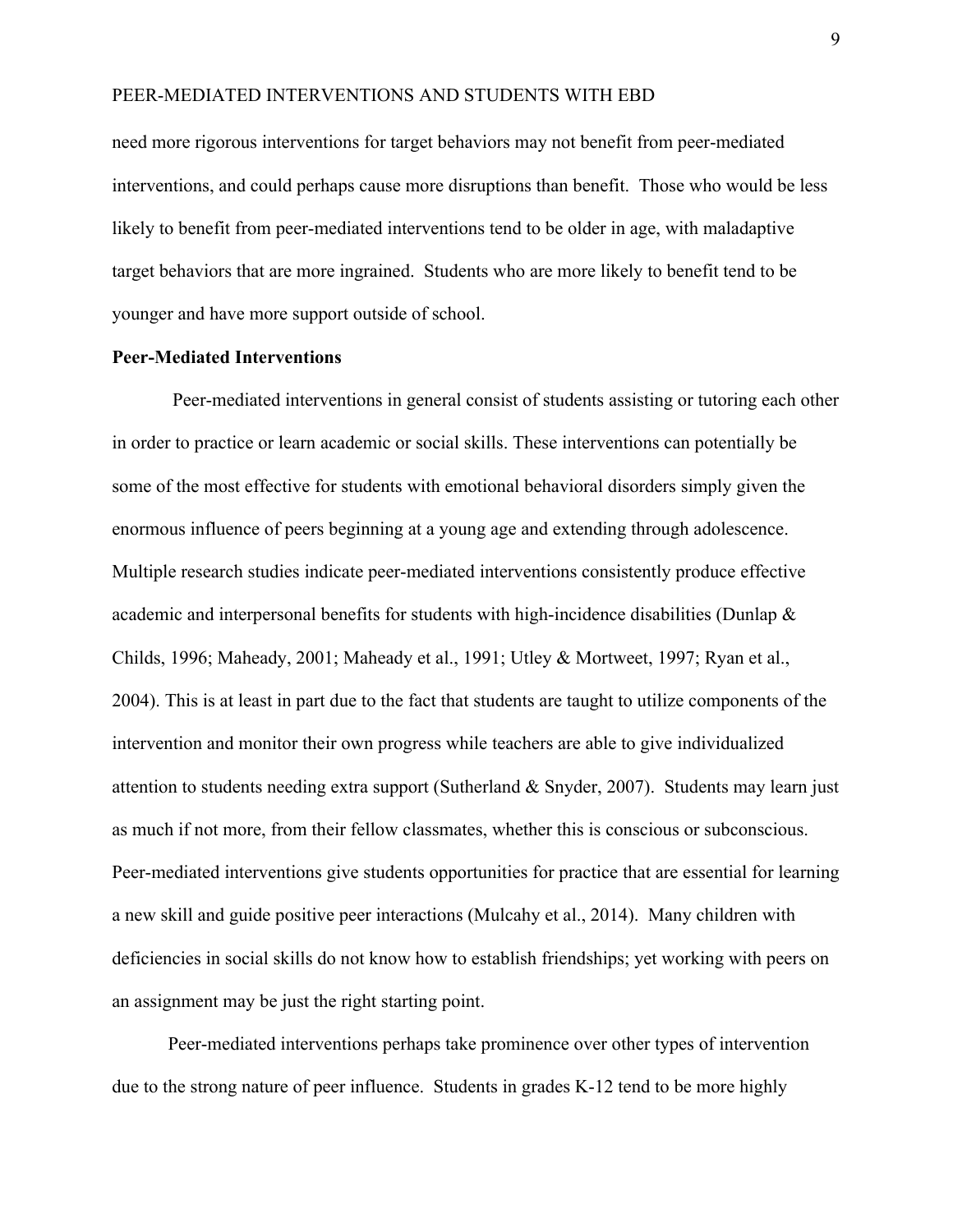influenced by their peers than by teachers or other faculty; this is in part due to with whom they select to spend the majority of their free time. Further, humans universally tend to socialize with, and be more strongly influenced by, those who are most similar along the lines of age, social class and gender. For example, boys who tend to be aggressive may establish friendships with other boys who are aggressive, and peers may reinforce rule-breaking and violent behaviors through more attention and support (Kamps, et al., 1999). However, the influence from peers is not always negative; students may also exert positive influence on one another. When one student observes another student (particularly if the two happen to be, or aspire to be friends) assisting the teacher with classroom duties or focusing diligently on his or her studies, he or she could be more apt to engage in similar positive behaviors. This phenomenon is often recognized as observational learning (Bandura, 1977), which will be discussed in greater detail later. This builds upon the multiple elements demonstrating the effectiveness of Peer-mediated interventions.

Peer-mediated interventions most often consist of dyads, but also incorporate small groups or the entire classroom, as with Classwide Peer Tutoring (CWPT). Often with dyads one thinks of peer tutoring, peer-monitoring, or even peer-assessment and reinforcement. Smallgroup instruction presents several opportunities to observe social and other behaviors performed by peers, which may increase the influence of selective incentives for these behaviors; this could make acuity easier for students with disabilities, and prepare them to learn observationally (Hanover Research, 2013). There are several types of Peer-mediated interventions for students with emotional and behavioral disorders outlined by Ryan, et al., 2004. These interventions consist of Classwide Peer Tutoring (CWPT), Peer-Assisted Learning Strategies (PALS; Fuchs et al., 2001), peer tutoring, peer assessment, peer modeling and peer reinforcement.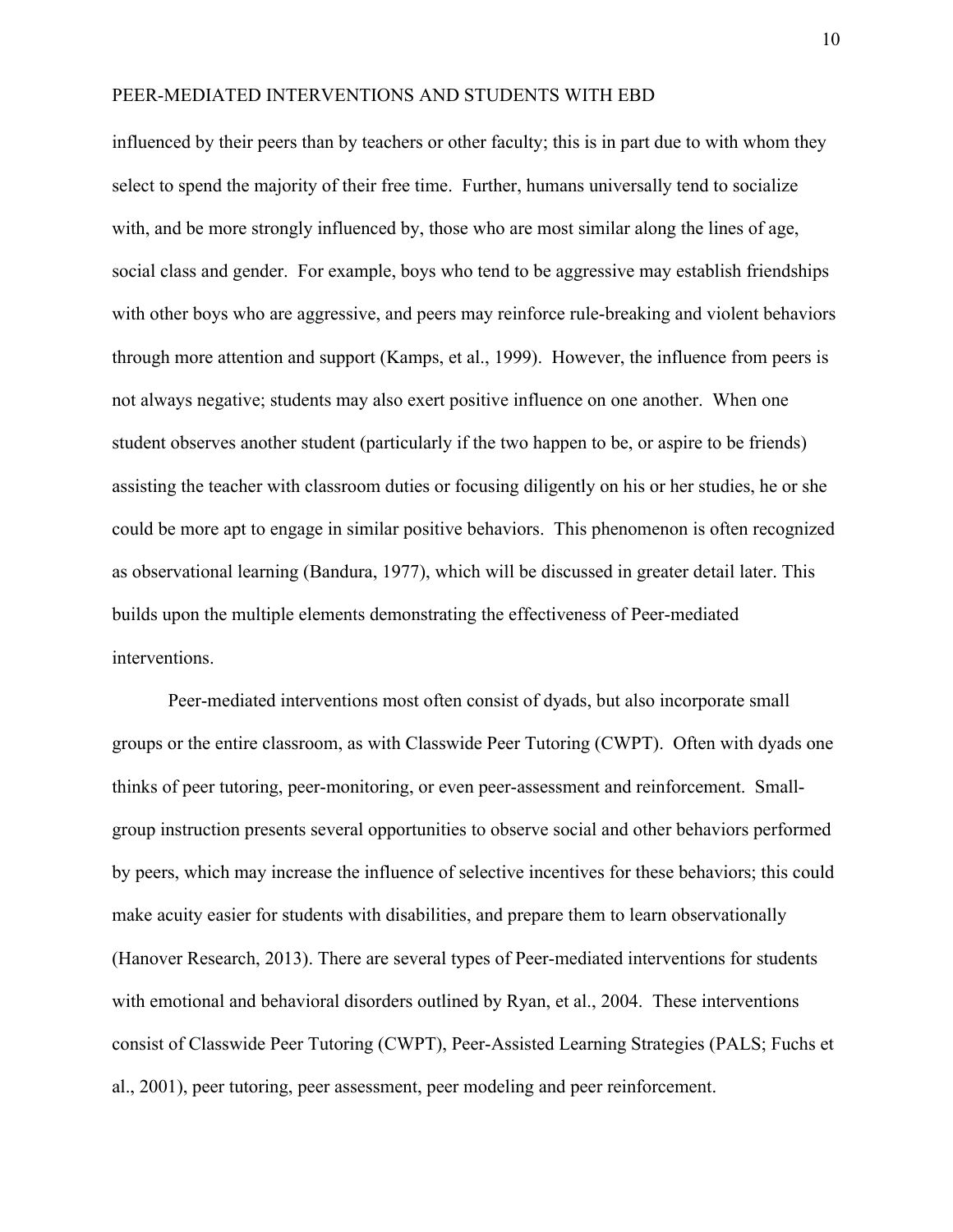**Class Wide Peer Tutoring (CWPT).** Class Wide Peer Tutoring (CWPT) is an effective and quite economical strategy that gives students with EBD the opportunity to stay in the general education classrooms in addition to being able to assist the teacher in some ways. Initially, CWPT was created for early elementary grade levels, but has since then been disseminated into higher grade levels (Greenwood et al., 2002; Heron et al., 2003). Class Wide Peer Tutoring "addresses the calls for adequate, individualized, efficient, empirically-based and studentcentered education" (Ayvazo & Aljadeff-Abergel, 2014). Participants in a study of Class Wide Peer Tutoring and classwide self-management conducted by Bowman-Perrott et al. (2007) indicated the majority of students "liked Class Wide Peer Tutoring and would like to continue using it in future classes" (Spencer et al., 2009, p. 7). During Class Wide Peer Tutoring, the entire class participates in both teaching as well as practicing, which allows every student to become engaged in learning at the same time while also allowing for quick feedback (Ayvazo & Aljadeff-Abergel, 2014). Students may be paired, yet work with every other student in the class at different times. In CWPT, students learn how to tutor and take turns being tutors and tutees (Horton et al., 1997; Ward and Ayvazo, 2006). Generally, students use a task sheet explaining the task, criteria for practice, and room to record performance.

Mandating students to record their own performance reduces the amount of paperwork for teachers and holds students accountable by providing them with responsibility. A sense of teamwork and camaraderie is created as each duo in the class forms a small group of four to six students who all work toward a common group goal (Ayvazo & Aljadeff-Abergel, 2014). Students learn to follow written instructions and criteria and how to engage in positive teamwork with others; skills that are vital throughout later life.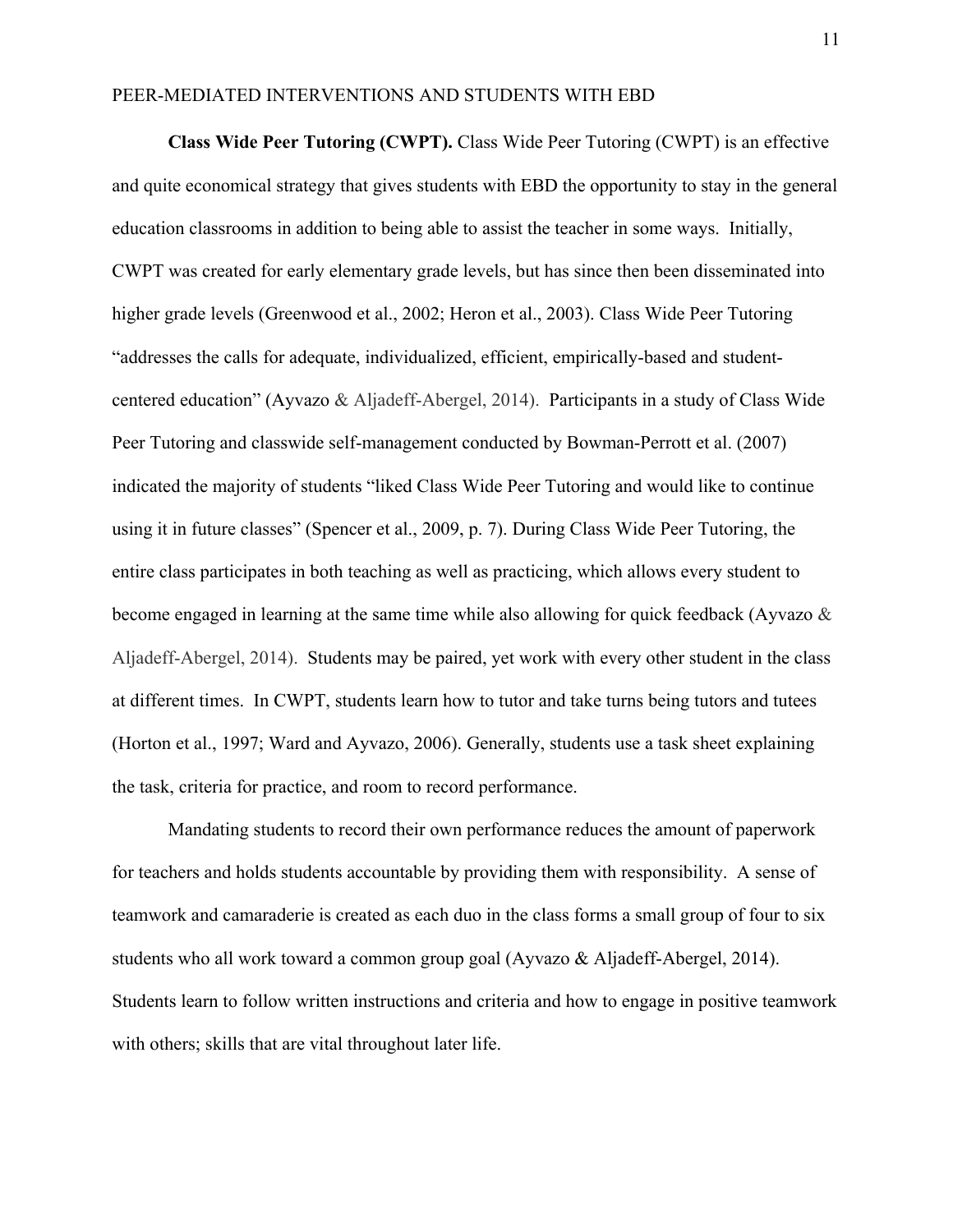Most significantly, Class Wide Peer Tutoring is likely to succeed among students who have special needs, are at risk of academic failure, or are classified with EBD, due to its systematic programmed interactions between peers (Ayvazo & Aljadeff-Abergel, 2014). In working with students with emotional or behavioral disorders, it would be most beneficial to also incorporate practice with positive social skills into the curriculum. Practice of positive social interactions and social skills may be systematically and formally implemented so students are able to reach full comprehension and understand their importance.

**Peer-Assisted Learning Strategies (PALS).** Peer-Assisted Learning Strategies (PALS; Fuchs et al., 2001) consist of effective learning activities with a strong evidence research base, for ages as young as elementary up through high school. Essentially, this is an instructional program that takes the form of same-age peer tutoring. Actions for PALS are comprised of structured activities, frequent interaction and feedback between tutors and tutees, and role changes between tutor and tutee (Fuchs et al., 2001). Similarly, Falk and Wehby (2001) showed the competence of this form of same-age peer tutoring by actualizing this program among kindergartners (K-PALS), in which higher-functioning readers were paired with lowerperforming peers for reading instruction (Ryan et al., 2004). Throughout the semester the kindergarten students swapped roles and took turns as either the reader or the reading coach.

This intervention has shown to be effective and valid for students both with and without disabilities. Data obtained in a study by Mathes et al. (2001), showed low-achieving students improved significantly from PALS intervention in reading achievement. In addition, lowachieving students who participated in PALS scored at or near the average-achieving and highachieving students on phonological awareness by the end of the study. This intervention has shown to be particularly effective among kindergarten students. Data presented by Fuchs et al.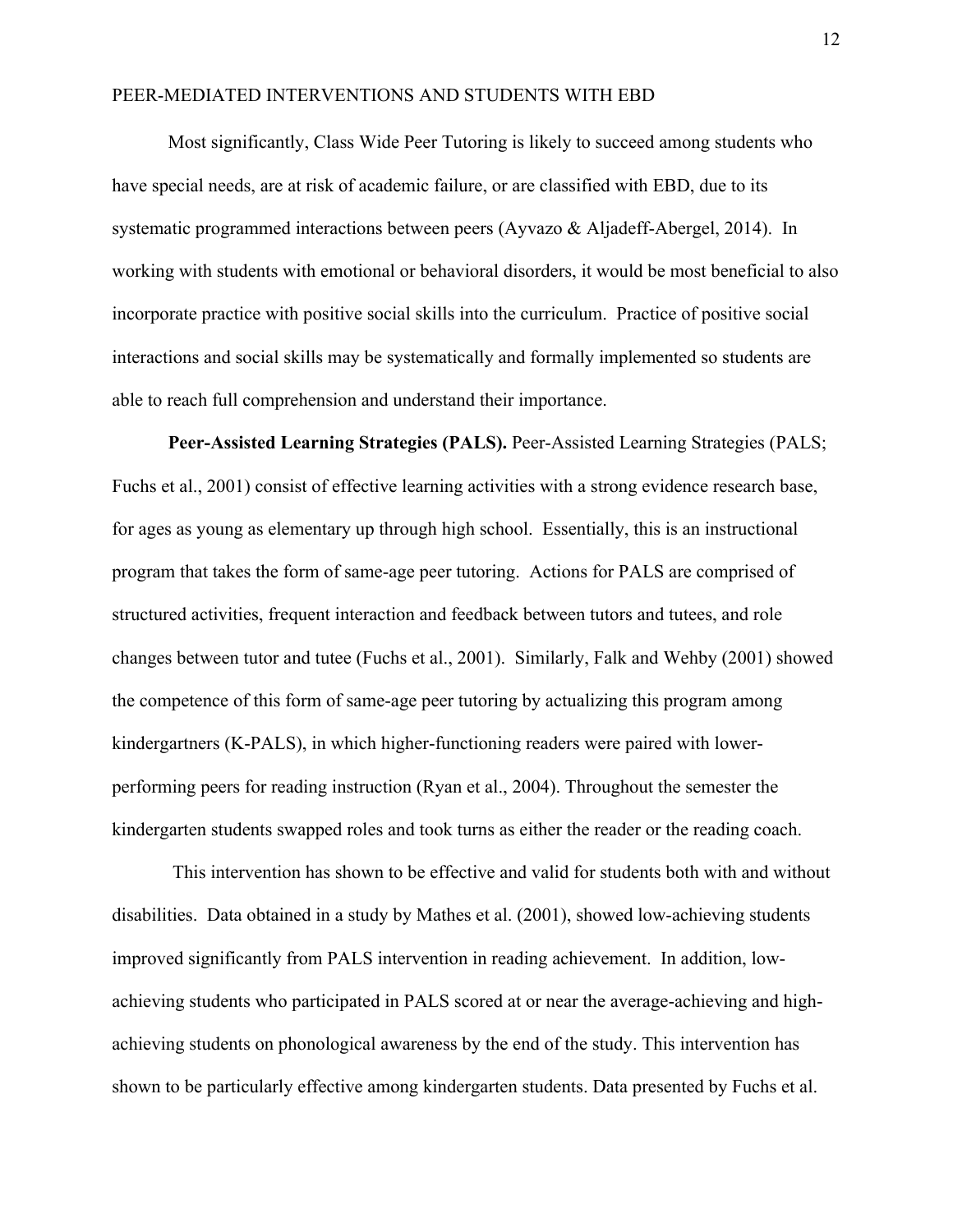(2001) determined that kindergarten students' improvement in mathematics in 10 classrooms using PALS surpassed the improvement of students in 10 classrooms without treatment ( $ES =$ 0.24). Perhaps most prominent was the authors' commentary that the most considerable intervention effects happened with student learners of the greatest need; such as those who are younger, with low achievement, or in high poverty or urban areas.

**Peer-Tutoring.** Each of the tactics mentioned above are important elements of the school counselor's tool kit. For the purposes of this review, the majority of literature considered focuses on peer tutoring. For the defining purposes of this literature review, peer tutoring occurs when two students, either of the same age or differing ages, work together in an academic setting to learn from one another and achieve an outcome. Several studies have investigated the effectiveness of peer tutoring on students with emotional or behavioral disabilities (e.g. DuPaul, Ervin, Hook & McGoey, 1998; Falk & Wehby, 2001; Maheady, Harper, & Mallette, 2003). Franca et al (1990), found that peer tutoring had a positive effect on students' correct responses, attitudes toward mathematics, and peer interactions. Also, Locke and Fuchs (1995) report improved on-task behavior and increased positive peer-to-peer comments during peer tutoring sessions.

Various studies present compelling arguments for the implementation of peer tutoring. On-task behavior appears to be a key aspect of academic achievement, especially among students with emotional or behavioral disabilities. "Increasing a student's time on task and level of academic engagement, immediate feedback on academic performance, and the potential to include varying ability levels within the classroom are some of the benefits that are supported by peer tutoring research" (Spencer, et al., 2009, p. 3). With peer-tutoring interventions, classrooms are able to accommodate a greater variety in ability levels. Those with a higher level of academic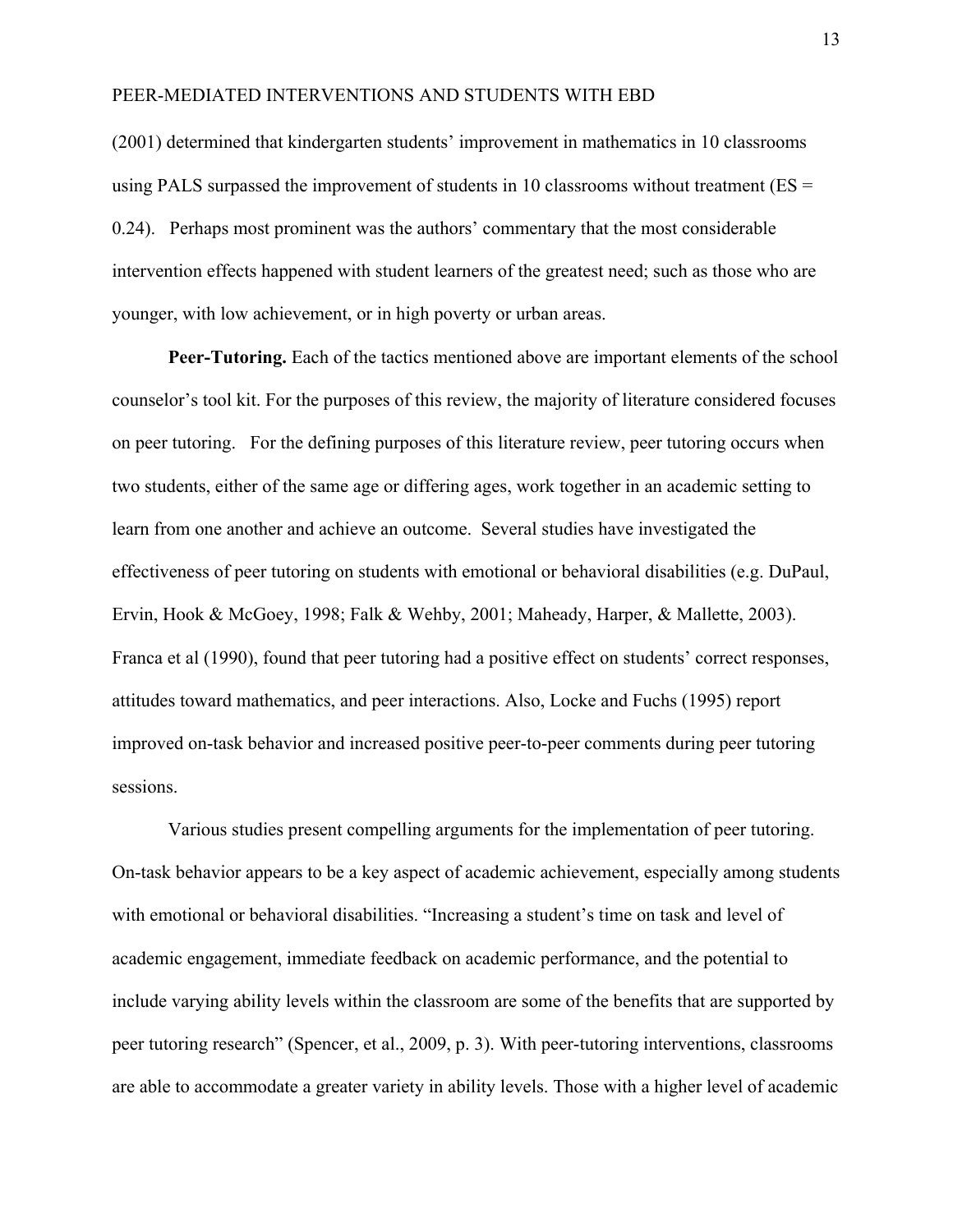abilities and social skills can assist, tutor, model, and reinforce the students who need extra assistance.

In a 2003 study of students with EBD who served as tutors for their peers , Tournaki and Criscitello in 2003 observed "dramatic reductions of target behaviors by the tutors" (p. 24). This undoubtedly demonstrates both the need for further research, as well as the effectiveness of this strength-based strategy as an interventions as well as effective instruction method.

Peer tutoring may either be comprised of students who are of the same age and grade level, or of students who are of different ages and academic levels. The majority of literature available focuses on the effects of same-age peer tutoring. Cross-age peer tutoring consists of older peers at more advanced levels assisting younger students in core subject areas such as math and reading. It may also be broadened to include other subject areas and practice with social skills and positive interactions with others.

A study by Mastropieri et al. (2003) compared students who participated in peer tutoring against students who participated in guided notes. Findings show that students who participated in peer tutoring greatly outperformed those who participated in the guided notes (Spencer, Simpson, & Oatis). It should also be noted that these students also had increased on task behaviors, demonstrating this to be an effective intervention method. Particularly among students with emotional or behavioral disorders, not being on task is one of the main problem behaviors. Generally, other common problem behaviors include disrupting class, violent or aggressive actions and words, refusal to comply with expectations, talking back to authority figures, and skipping classes. Peer tutoring is able to give students a sense of purpose and motivation for their studies, which in turn alleviates the tendency to engage in problem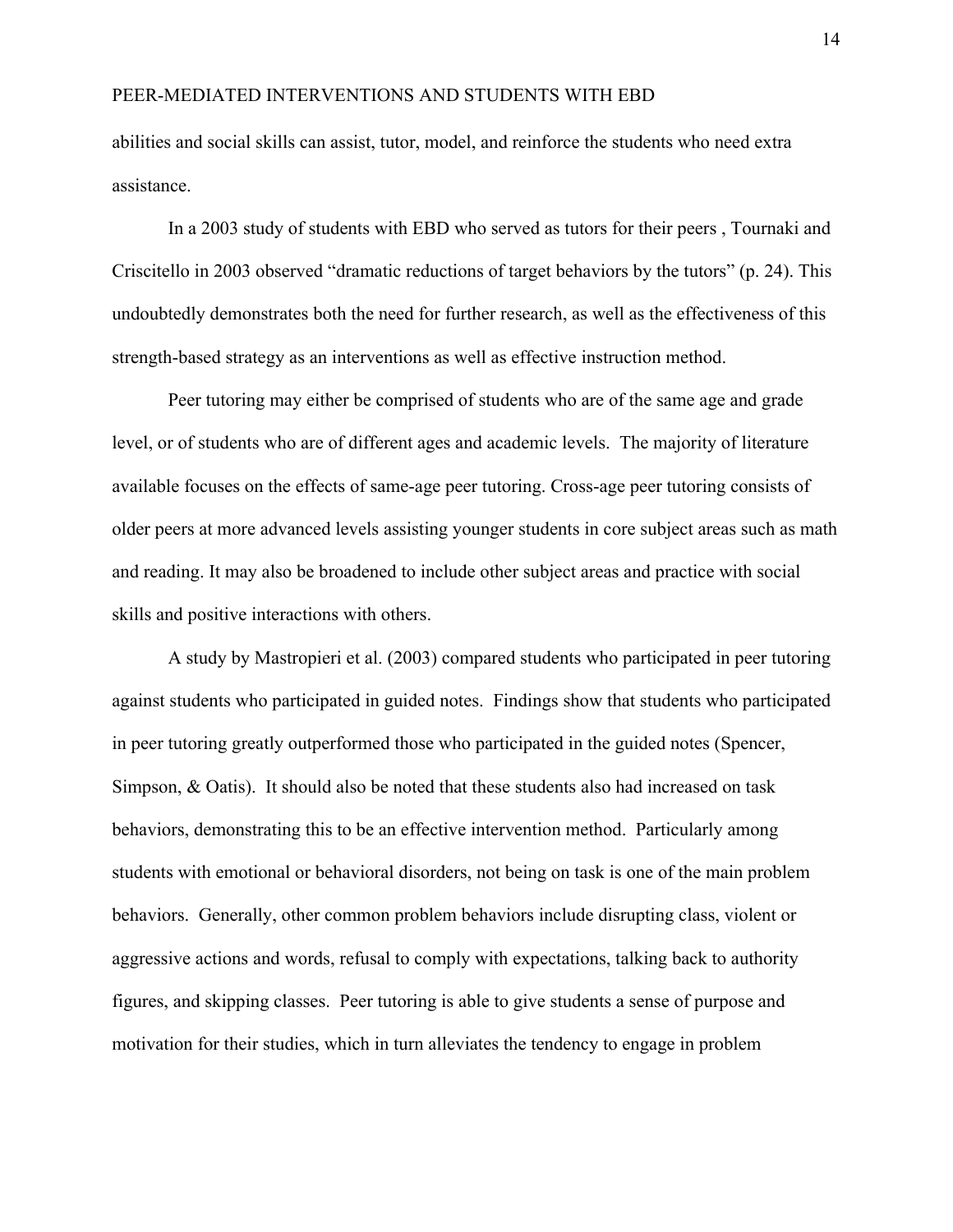behaviors. For most students, it can be more engaging and interesting to work with peers than with the teacher or to listen to a classroom lecture.

One study in particular that highlights the success of peer tutoring as a main element of peer-mediated interventions was conducted by Ryan and colleagues (2004), which identified 14 studies from nine special education journals involving peer-mediated interventions conducted with students with EBD. These studies consisted of 169 participants, of whom 64% were boys and 16% were girls. The ages of participants ranged from 6 years to 11 years, with another group of adolescents older than 12 years of age. The effect size (ES) clearly demonstrates the valuable findings and the strength of peer-mediated interventions. Generally, an effect size that is greater than 0.8 is considered to be significant (Cohen, 1988). With this in mind, the findings were quite miraculous. Ryan et al. (2004) reported significant student benefit from peer tutoring as for students serving as the tutor ( $ES = 2.02$ ), tutee ( $ES = 0.63$ ), or when sharing both roles reciprocally (2.12). These affirmative discoveries were similar across age groups, whether in elementary school or high school.

Perhaps even more valuable, are the high levels of satisfaction amongst both the teacher and students. "Students made positive comments, claiming that tutoring helped them understand their peers' needs (e.g. empathy), as well as how to ignore inappropriate behavior" (e.g. getting off-task) (Ryan, Pierce & Mooney, 2008). The worth of students tutoring peers, and in turn learning from their peers, has been demonstrated to be immense. Not only are the students' scores improving academically, but students are also learning to empathize with others and create positive social interactions. Skills such as these will assist students, particularly those classified with EBD, later in life while seeking employment and forming meaningful relationships with others.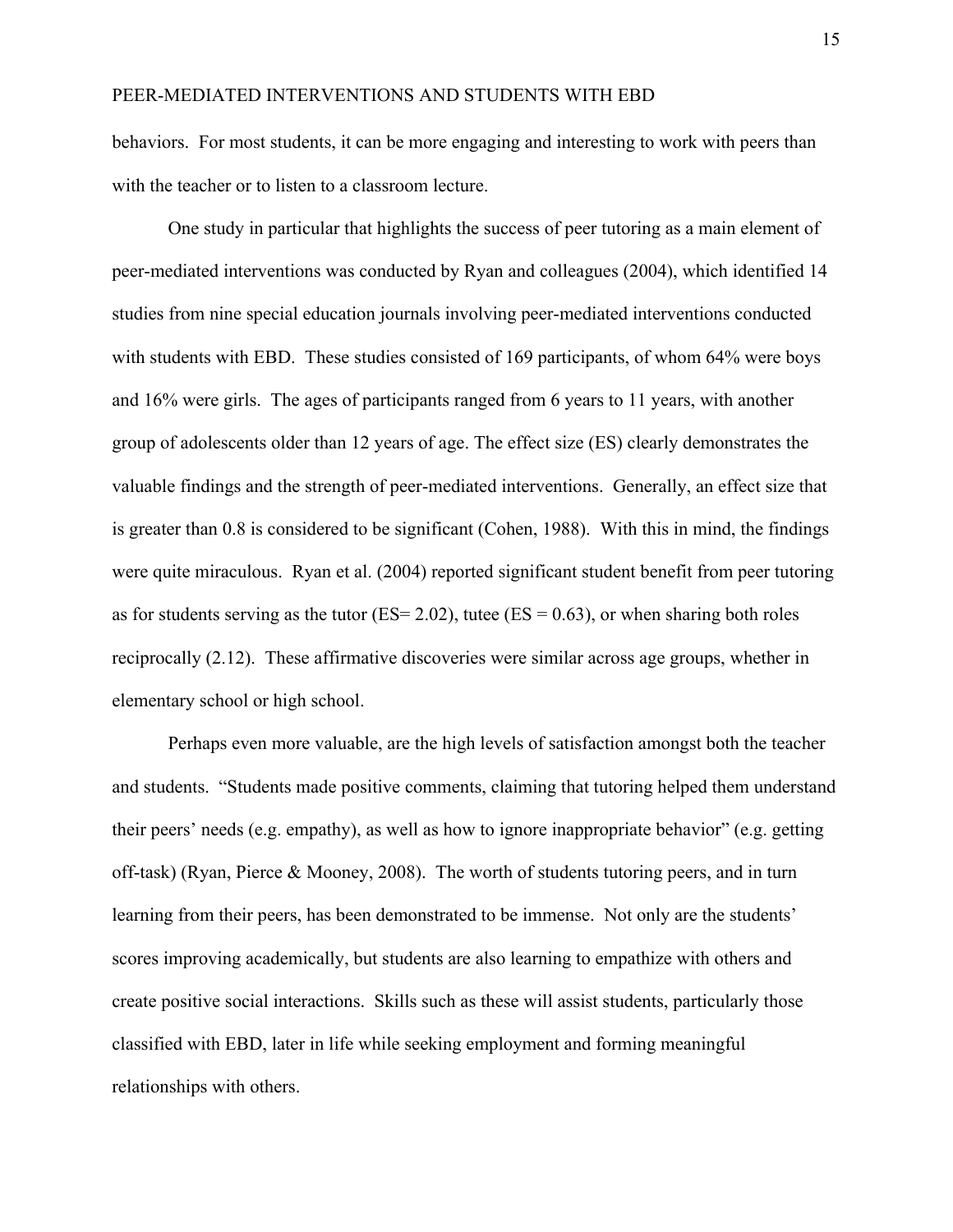Although both the tutor and tutee profit from peer tutoring, the most significant benefits from peer tutoring appear to manifest themselves in the role of the tutor. Providing students with EBD the opportunity to be a tutor within a tutor-tutee relationship leads to enhanced selfconfidence and provides a chance for the student to practice positive social interactions with peers (Bos & Vaughn, 1998; Fulk & King, 2001; Greenwood, Carta, & Hall, 1988). In addition, Franca et al., (1990) note there have shown to be positive changes in self-concept for the tutors; as well as a great increase in positive social interactions between tutor and tutee. The tutor in each dyad may be seen as a positive influential role model whether or not he or she is of the same age as the tutee.

Students classified with emotional and behavioral disorders can be valuable peer mentors because typically they have been given extra assistance, instruction, and consequences, which can easily be transferred and taught to other students. Through teaching in a tutor-tutee relationship, students are better able to comprehend concepts of instruction as well as the structured consequences of particular behaviors. "Reciprocal peer tutoring or reverse role tutoring gives each student the opportunity to serve as the tutor or tutee" (Spencer, Simpson, & Oatis, p. 4). Students are able to experience what it is like to practice altruism by assisting peers, thus reinforcing positive feelings within themselves and enhancing self-esteem. They are able to recognize their ability to make a difference, no matter how small, in another person's life. In addition, the student can participate in being the tutee and receive assistance in areas where he or she may be deficient.

**Peer Assessment and Monitoring.** Peer assessment or peer monitoring may be used in every classroom; students with or without disabilities may benefit from this learning and intervention method. Assessment is a critical force in the education settings used to keep track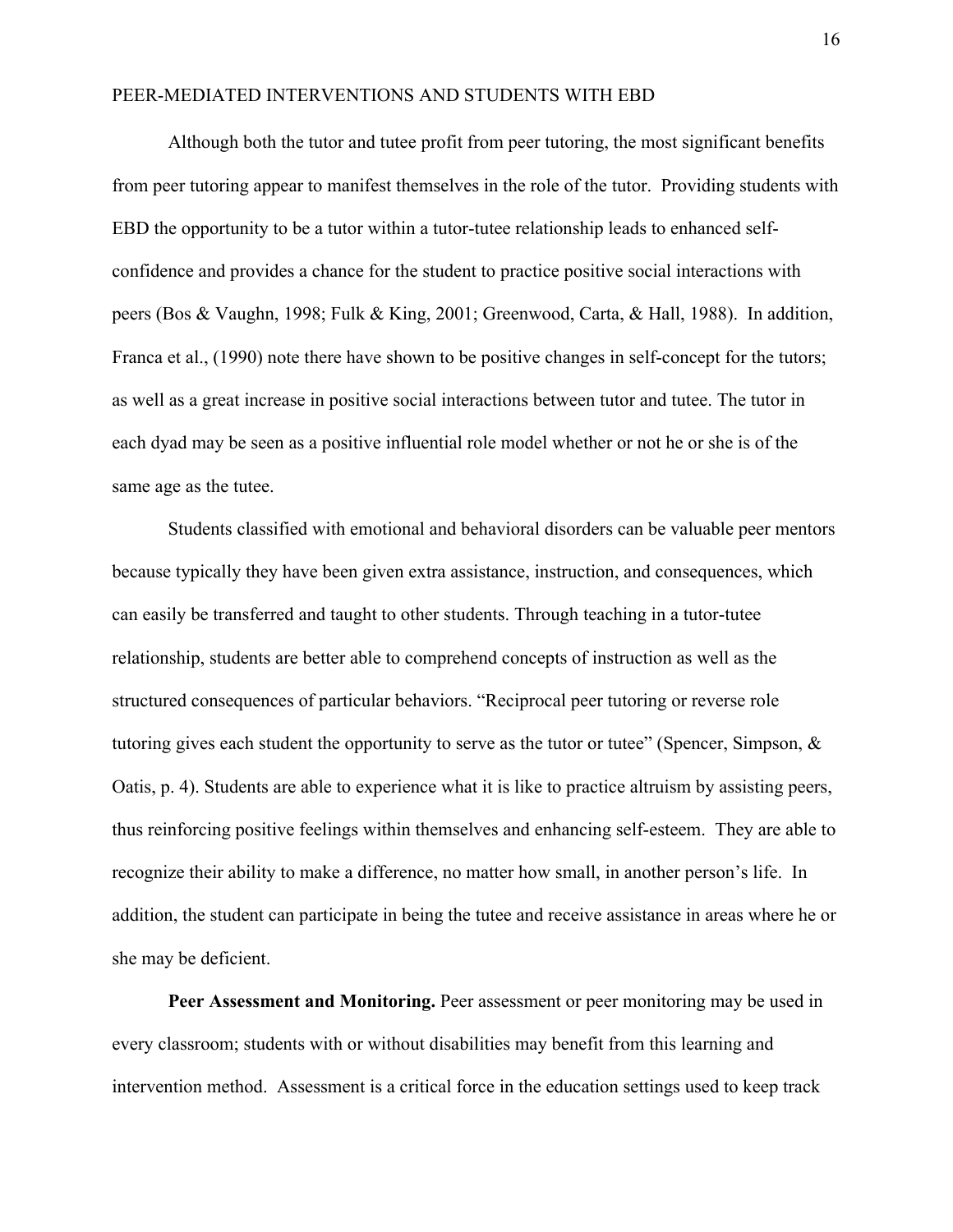of progress and goals for students of all ages and backgrounds. In general, peer assessment consists of students working together and assessing one another in terms of classroom behaviors or academic improvement. Peer assessment gives students a chance to check each other's work and contribute to a group of practice where constructive and supportive dialogue leads to more profound student learning (McGarr & Clifford, 2013). Often using discussion and talking about the academic material or problem behaviors with others, especially those of the same age range, can be beneficial in gaining a more comprehensive understanding.

Students can be exceedingly efficient and useful in assessing their peers. For instance, teachers may not always be able to observe everything that occurs in the classroom due to large class sizes and multiple distractions going on at once. Peers are more likely to see behavior presented as it naturally occurs; behaviors that often go unnoticed by the teacher for various reasons. Students are able to effectively reinforce positive behaviors among each other (Miller, 2005, p. 26).

According to Ryan, Pierce, and Mooney (2008), peer assessment only has an evidence base at the elementary level; there is yet to be sound evidence discovered at the secondary level. Certainly there is more research needed in regard to students with EBD, particularly concerning peer assessment and monitoring at the secondary level.

Particularly among the population of students with emotional and behavioral disorders, there are potential challenges in addition to the benefits of this learning intervention. As with any child, there may be a tendency to attempt to make peers look bad or get distracted and offtask. Common characteristics of this population could pose an even bigger challenge for peer assessments and monitoring. For instance, having students report behaviors of their peers may result in increased conflict and verbal/physical aggression (Miller, 2005). As previously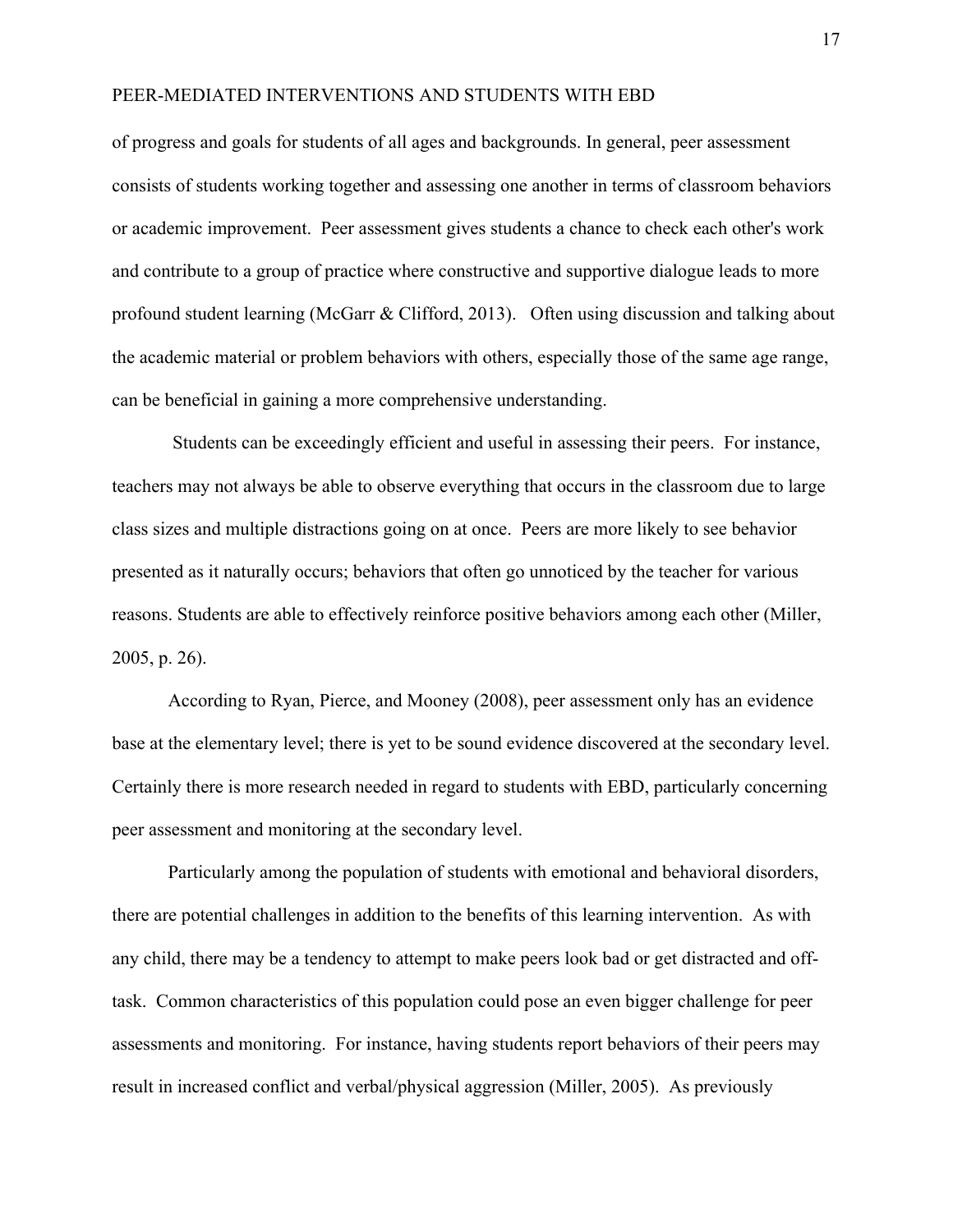discussed, typical characteristics of children diagnosed with EBD include "inability to build or maintain satisfactory interpersonal relationships, inappropriate affective or behavioral response to a normal situation, extreme aggressiveness over a period of time, and other inappropriate behaviors different from children of similar age" (Boreson, 2010, p. 5). Challenges may arise when a student receives feedback he or she does not agree with and becomes combative or aggressive.

Despite potential challenges associated with this intervention, the benefits listed above may prevail in helping students learn and practice more positive strategies for peer interaction. It is extremely difficult at first, but students may learn the only way to get what they want is to treat others with respect and consideration. Clearly, more research is needed in this area in order to weigh the costs and benefits of this intervention with this population of students. Nonetheless, learning to cope with and overcoming these barriers can prove to be extremely valuable for the growth of these students.

**Peer Modeling & Reinforcement.** Students often model and reinforce behavior for their peers whether or not it is intended. The applicable mechanism here is known as observational learning, which is a concept brought to life by Albert Bandura (1977). With observational learning, "children learn behaviors taught to others by watching those students respond correctly and be reinforced" (Ledford & Wolery, 2013, p. 439). When students with EBD are able to observe positive interactions between their peers and teachers or other faculty, they learn how to respond appropriately, as their peers have done. To date, there is a lack of research in this area particularly regarding students with EBD, and especially for older children and adolescents. However, observational learning is a phenomenon that may be generalizable across settings, age groups, abilities and disabilities. Observational learning is a regularly cited motivation for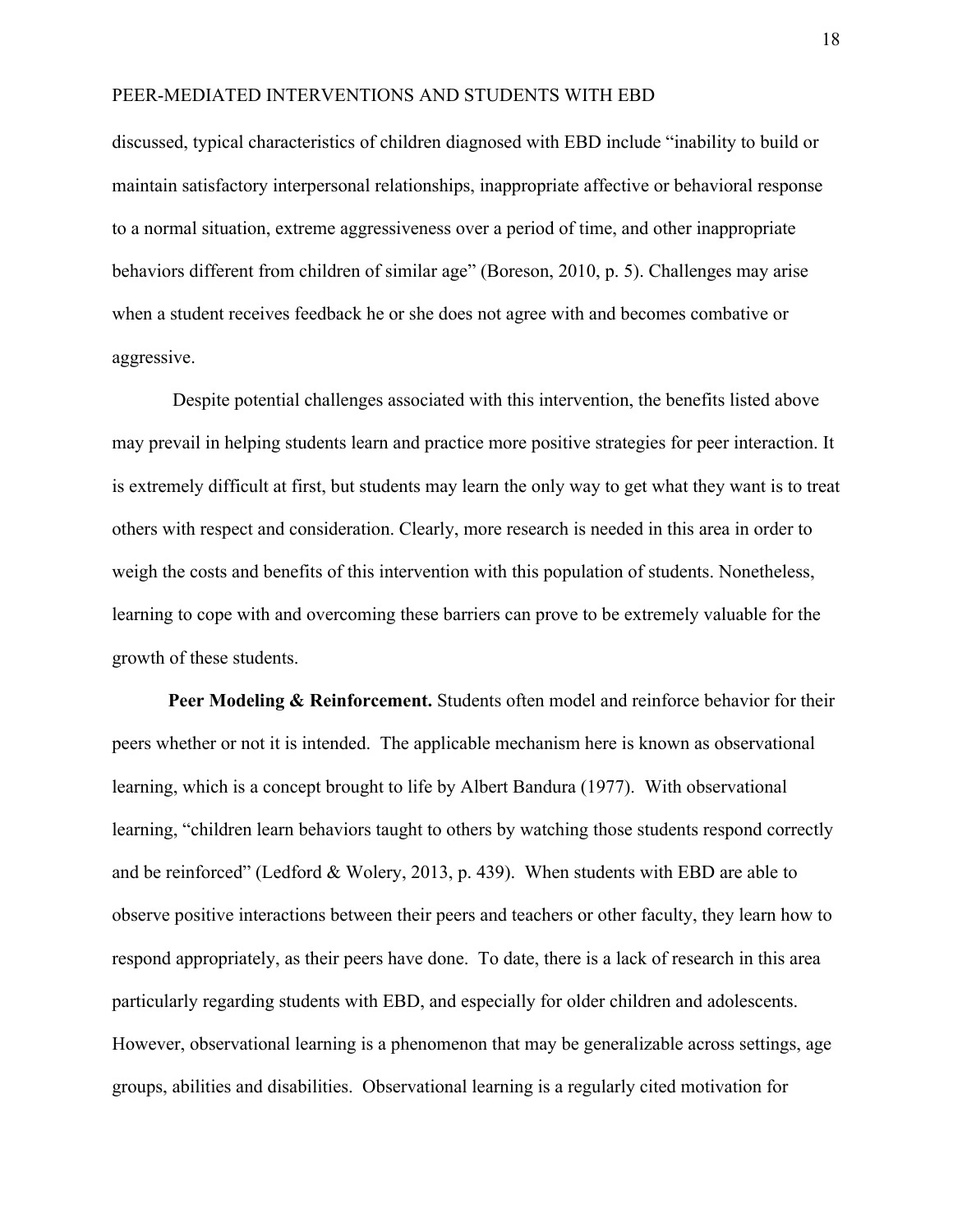including children with disabilities in classrooms with peers who do not have disabilities (Ledford & Wolery, 2013); further research on the effectiveness of observational learning could strengthen arguments for inclusivity.

As discussed above, a foundational characteristic of students with emotional or behavioral disabilities is a general lack of social skills necessary to initiate or maintain positive interactions with peers. Through observational learning, students with EBD can obtain the social skills crucial for development and formation of essential relationships throughout their lives. Observational learning may be exceptionally effective given that students with EBD generally dislike being told what to do and may be defiant when given orders or rules. When students observe positive behaviors of their peers, they are able to mimic these positive behaviors especially if they see positive reinforcement.

#### **Program Evaluation**

Interventions that are routinely used with students need to be continually assessed and evaluated in order to ensure they are effective and resourceful. There has been great concern regarding the quality of lessons being provided to students with EBD due to their influence on student achievement (Shu-Fei Tsai, Cheney, & Walker, 2013). Peer-mediated interventions are no exception. Evaluation can improve school efficiency by uncovering the areas of greatest concern and distributing resources to these areas. Programs that have been enriched and reevaluated will ultimately improve student achievement (Jason, 2008). This is another motivation for more extensive research to be conducted in the area of peer-mediated interventions among students with emotional or behavioral disorders.

There are two types of program evaluation, which are known as formative evaluation and summative program evaluation. Generally speaking, formative program evaluation focuses on

19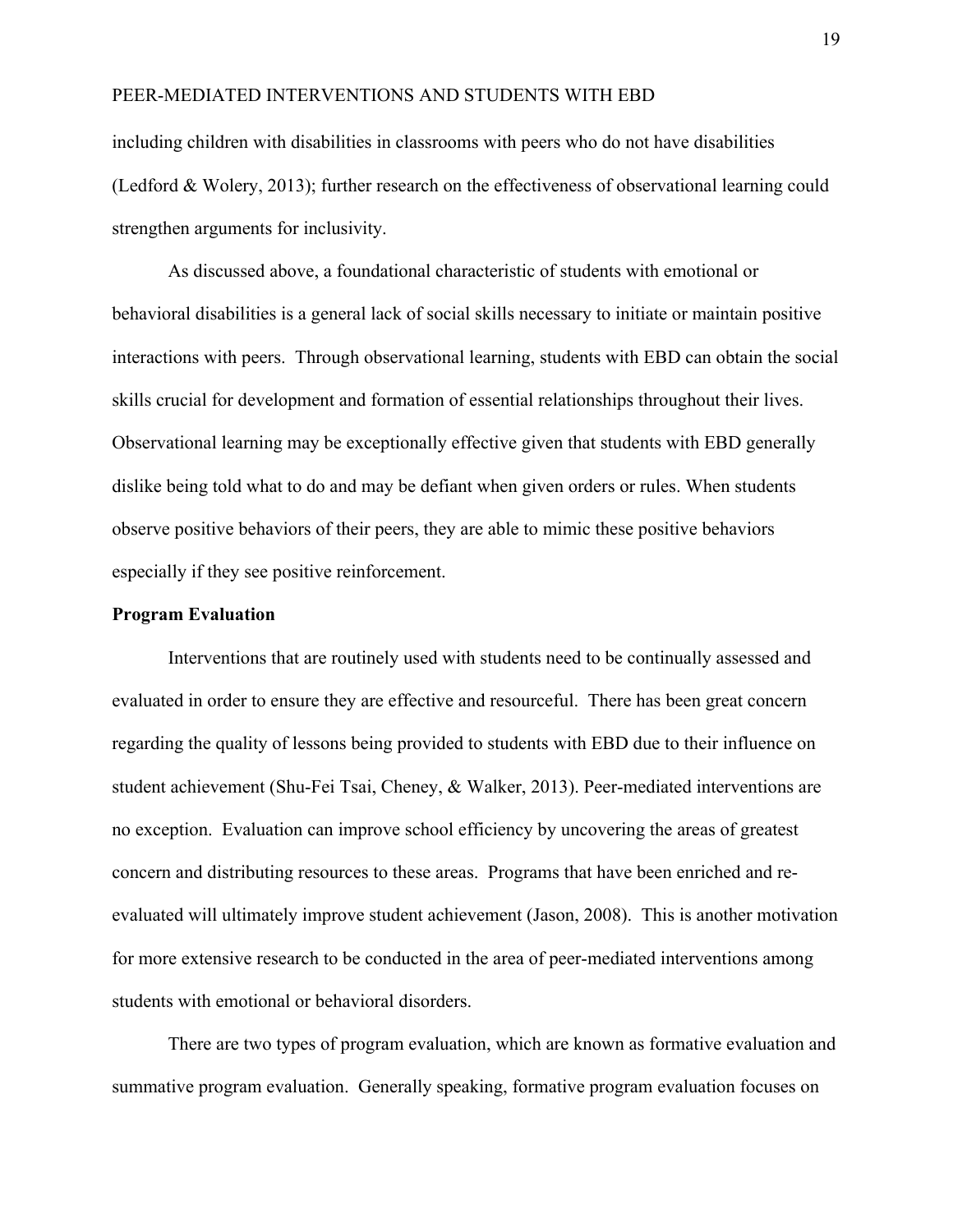program improvement. Summative evaluation collects student outcomes to judge the merits of the program (Fitzpatrick, Sanders, & Worthen, 2011).

A solid program evaluation instrument utilized in classrooms that serve students with emotional and behavioral disorders is known as Participatory Evaluation and Expert Review for Classrooms Serving Students with Emotional and Behavioral Disabilities (PEER-EBD; Walker & Cheney, 2007). The PEER-EBD uses a collaborative approach to evaluation in which stakeholders actively participate in the evaluation process and use of the results to enhance their practice. Data collected has established content validity of the instrument and reported excellent internal consistency reliability (Shu-Fei Tsai, Cheney, & Walker, 2013). Although the PEER-EBD has not been looked at in relation to peer-mediated interventions in particular, this instrument would be an excellent evaluation tool if applied to peer-mediated interventions.

In order to keep students with emotional and behavioral disorders in the least restrictive environment (LRE), it may be critical to incorporate peer-mediated interventions in the classroom. Peer-mediated interventions may assist teachers with large class sizes, help students feel a sense of belonging and inclusivity with peers, and teach students with EBD essential academic and social skills necessary for life in a way that models life outside of the classroom. The Three-Tiered Model shows a fundamental outline of prevention and interventions. Peermediated interventions are aimed at both primary and secondary interventions and may not be appropriate for students needing tertiary interventions. Program evaluation is necessary for effective intervention and prevention methods to stay up-to-date and ensure utmost productivity and effectiveness.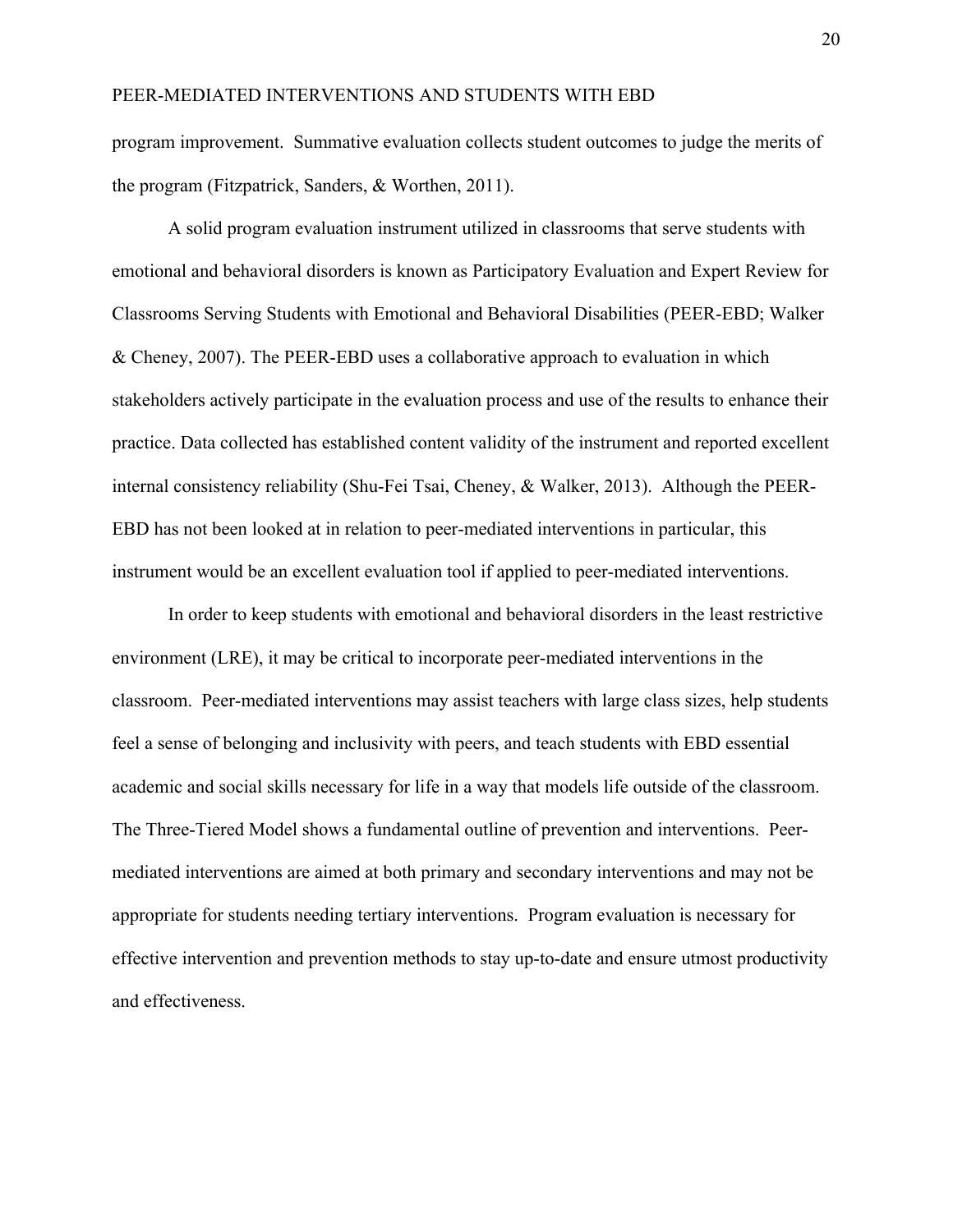#### **Discussion**

Students with emotional and behavioral disorders often lack the necessary services and support imperative to becoming successful in school as well later in life. Although not extensive, several prevention and intervention strategies have been outlined, with a primary focus on peer-mediated interventions. It would be immensely beneficial for professionals to become knowledgeable about these methods and learn how to implement them in a school setting. Principally, the aim is to honor inclusion and place students with emotional and behavioral disorders in the least restrictive environment possible in order to adhere to the Handicapped Children's Act (PL94-142). By complying with this act and following inclusion practices, students are able to develop a critical sense of belonging and respect among peers, as well as foster meaningful relationships. Peer-mediated interventions are an effective method of keeping students with disabilities in the general education classroom while maintaining an environment conducive to learning for all. Several peer-mediated interventions have been defined along with the role of the Three-Tiered Model and one of the predominant evaluation models.

It is crucial for clinicians to recognize the immense value in utilizing peer-mediated interventions (e.g., classwide peer tutoring, peer tutoring, peer assessment) and become competent in using these methods in order to enhance academic achievement and success for students with emotional and behavioral disorders*.* These interventions able to assist with inclusion practices by placing students in less restrictive environments where they can interact with, teach, and learn from their classmates. Generally speaking, peer-mediated interventions tend to have longer lasting influence on students' behaviors than those enforced by teachers or administrators. Students appear to respond well to peer-mediated interventions, seemingly no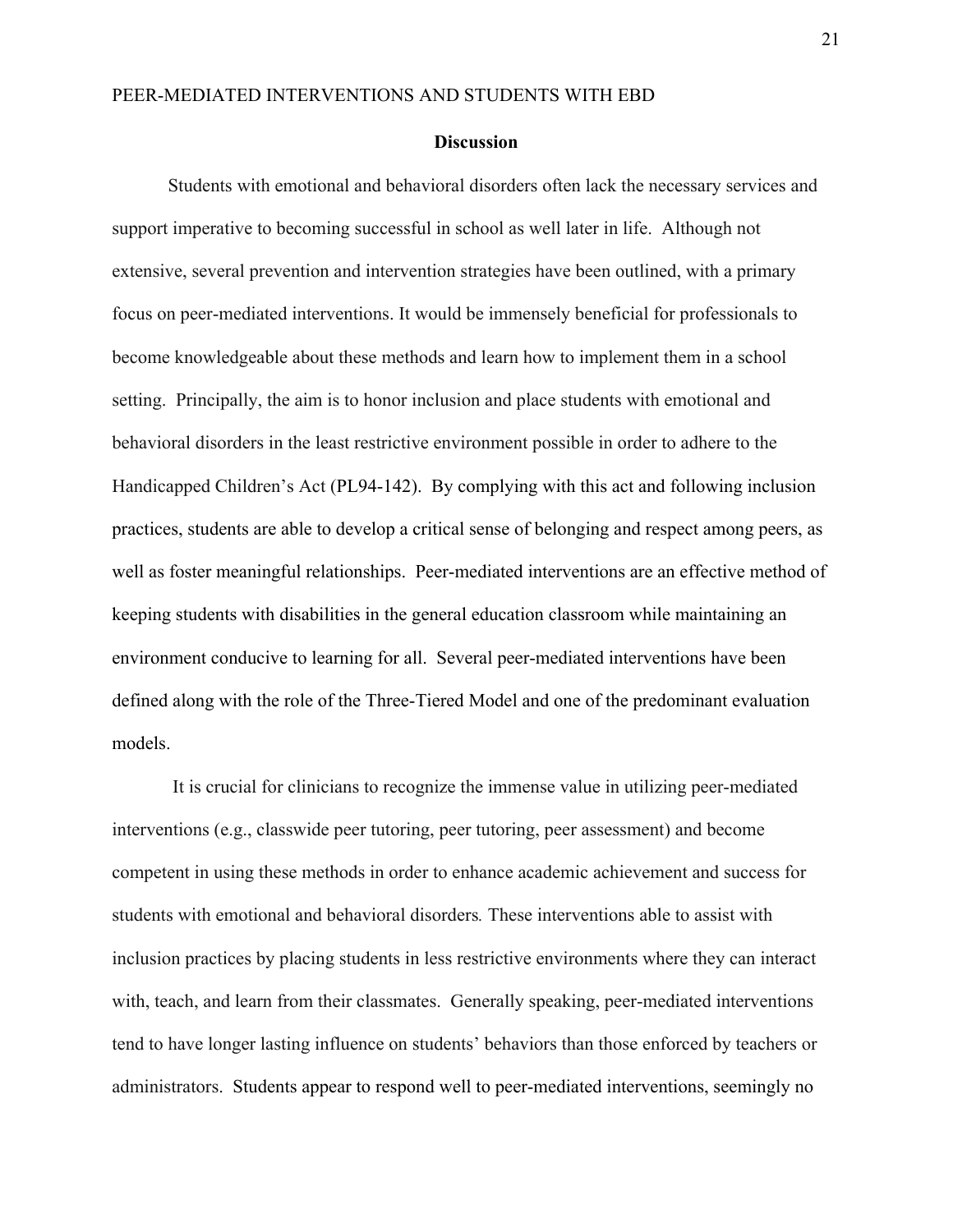matter what their role. Whether students are the role models for classmates, tutors, tutees, or part of the larger group they are able to reap immense benefits of learning, growth, and peer interaction.

#### **Limitations of These Studies**

Both special education and general education teachers are often on the front lines while carrying out new intervention strategies. In other words, they are the first to find out the responsiveness of students and efficacy of the method. Teachers are placed with high demands on a daily basis. Positioning students with EBD in the least restrictive environment and including them in the general education classrooms provides even more stress to their role. The efficacy of peer-mediated interventions in particular depends upon teachers' ability to manage classroom behavior and administer these methods.

As explained above, many studies have demonstrated the extensive success of peermediated interventions specifically with students who have emotional or behavioral issues. However, data are deficient in forming any solid conclusions regarding these interventions. Although research in this area is slowly expanding, more exploration is certainly needed. Further studies may also delineate these interventions according to demographics such as race and ethnicity, social class, and specific grade levels. In addition, further research may address prevention methods in depth, which may be particularly beneficial with younger students.

Continuous efforts need to be made both in research and practice, to promote the academic, social and emotional progress of students with emotional and behavioral disorders.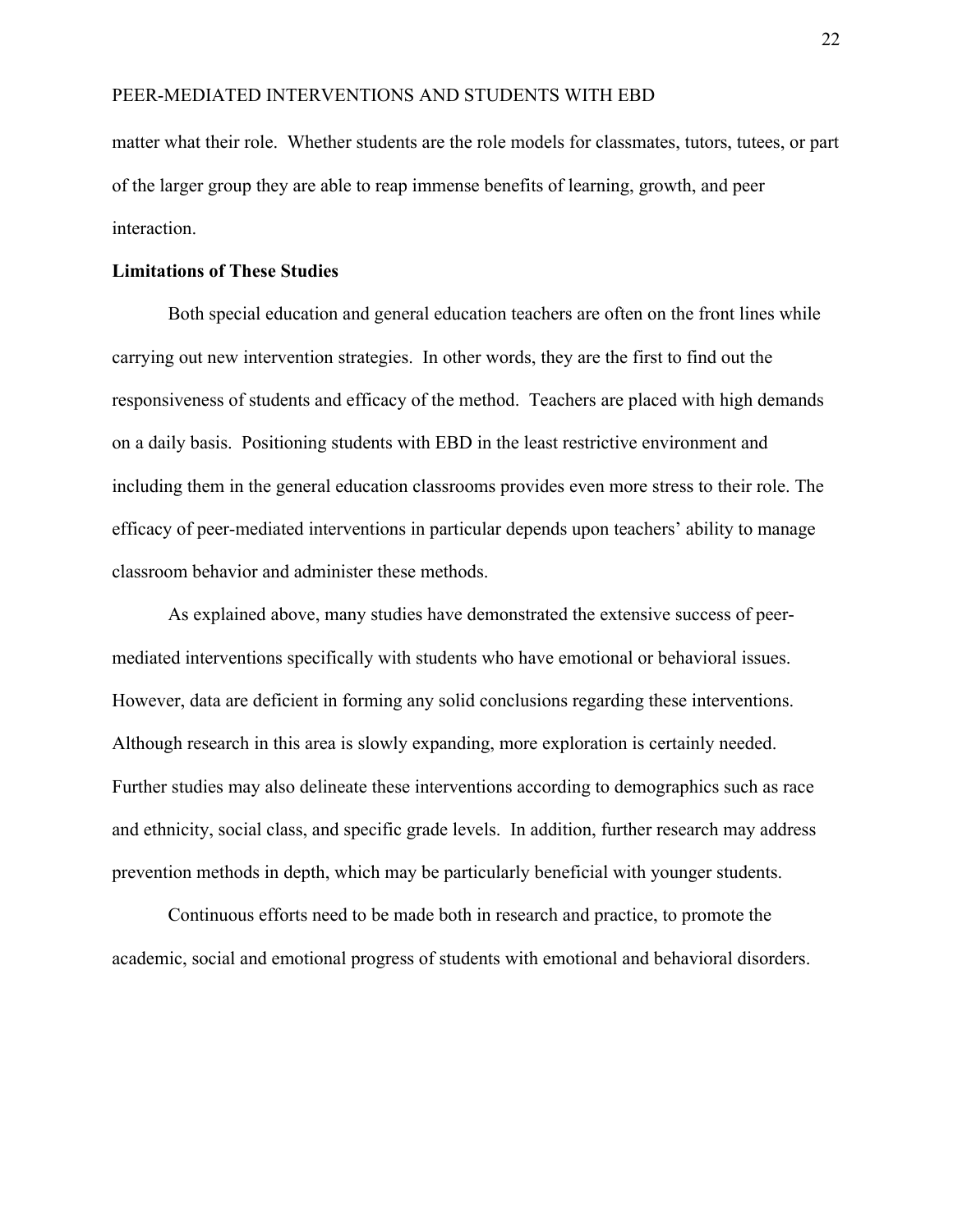#### **Author's Note**

My enthusiasm for helping children and adolescents with emotional and behavioral disorders began in 2012 when I worked in a residential treatment facility for at-risk youth. Many of the residents with whom I worked struggled with emotional and behavioral issues. When I first witnessed adolescents' outbursts of aggression and their struggle to express emotions in a socially acceptable manner, I was apprehensive. Later I discovered these were developmental skills they had never sufficiently been taught. Emotional regulation is something that we must all learn; these kids just did not have the opportunity. I learned firsthand the significance of establishing a strong rapport with this population of youth.

While this job was incredibly challenging and emotionally draining, it was also one of the most rewarding. I was called names, threatened and ignored, multiple times daily. Yet I cannot find the words to describe the good feeling of when residents ran to see me as soon as I arrived; or when the teenager who seemed closed off to everyone else, trusted me enough divulge their personal story. More often than not, all these adolescents need is someone to believe in them, listen to them, and give them room to grow. Everything I learned while working in residential treatment encouraged me to pursue a job as a paraprofessional in a local high school working with students with emotional and behavioral disorders. Here I was able to apply some of my previous knowledge, while learning even more about this population of students.

I have written this paper in an attempt to acquire even more knowledge and insight about emotional and behavioral disorders, as well as how practitioners can assist in decreasing target behaviors and supporting positive interactions. I want to advocate for better inclusion practices in schools since I have seen these students marginalized. This is just one step down the path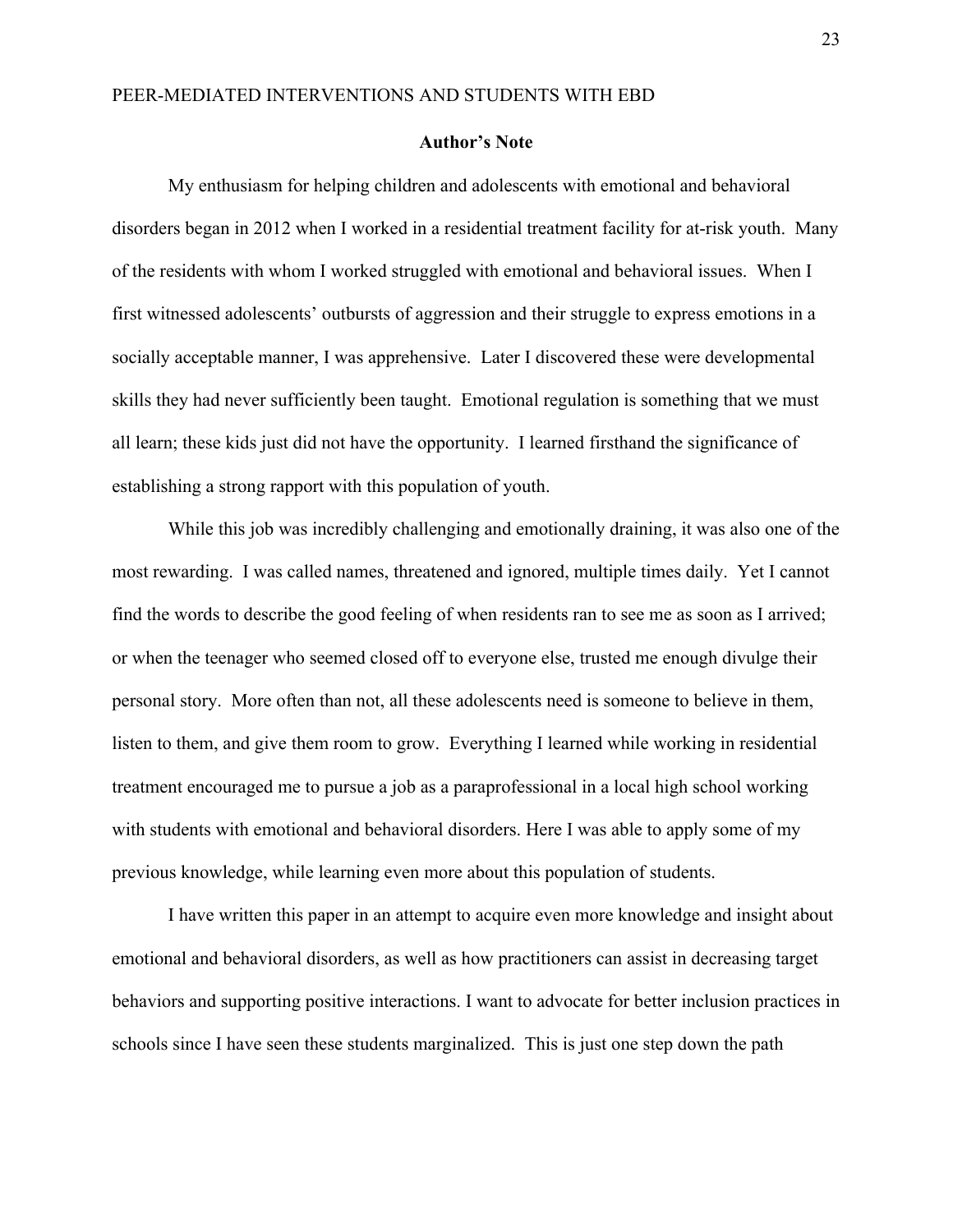towards more effective inclusion strategies and intervention methods for a population of students who deserve to learn and grow just like everyone else.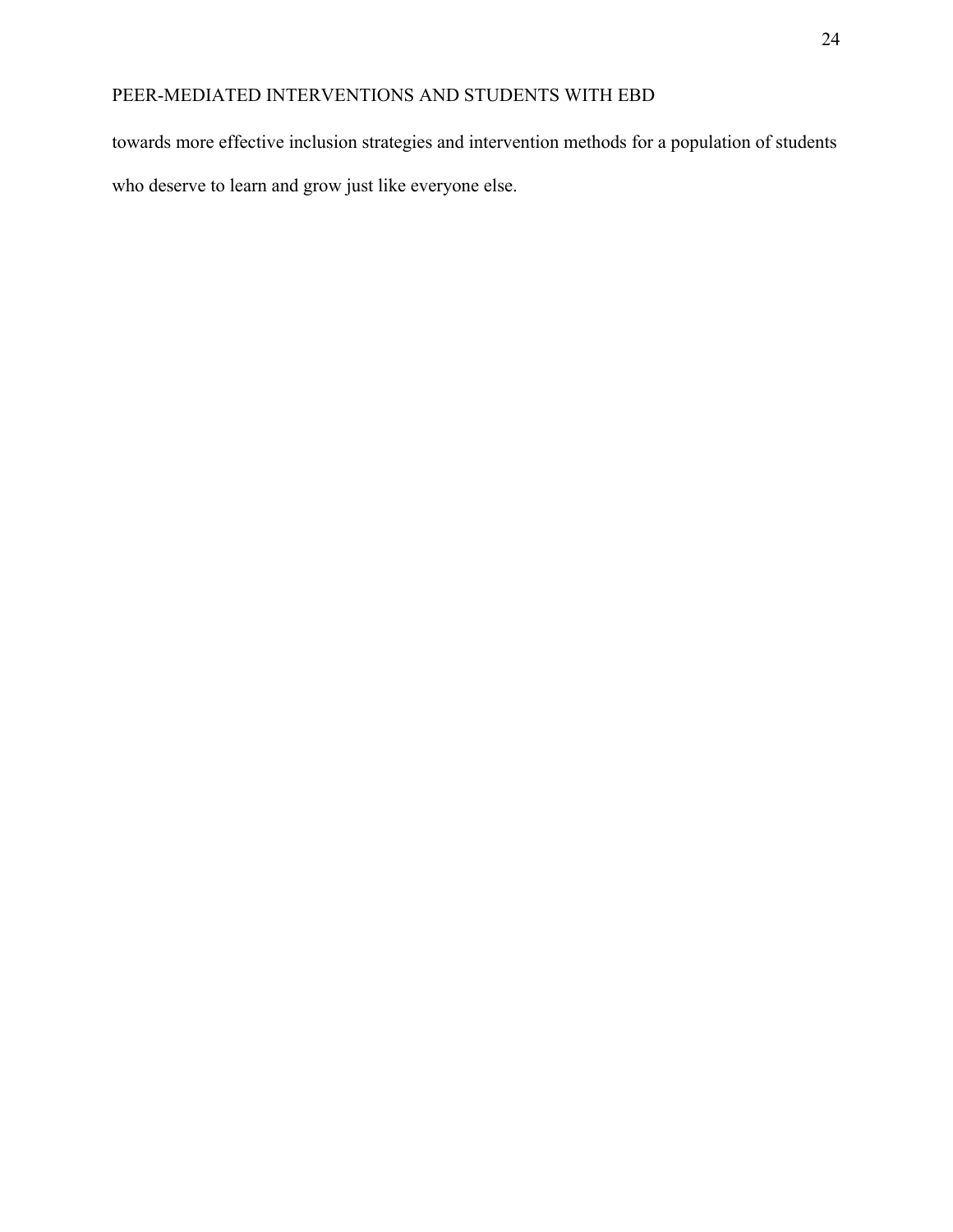#### **References**

- Ayvazo, S., & Aljadeff-Abergel, E. (2014). Classwide peer tutoring for elementary and high school students at risk: Listening to students' voices. *Support For Learning*, *29*(1), 76-92.
- Bandura, A. (1977). *Social learning theory.* Englewood Cliffs, NJ: Prentice Hall. Benner, G. J., Mattison, R. E., Nelson, J. R., & Ralston, N.C. (2009). Types of language disorders in students classified as ED: Prevalence and association with learning disabilities and psychopathology. *Education and Treatment of Children, 32,* 631-653.
- Boreson, L. (2010). Emotional evaluation of emotional behavioral disability. *Emotional Behavioral Disability Evaluation Guide,* 4-29. Retrieved from http://sped.dpi.wi.gov/sites/default/files/imce/sped/pdf/ebdguide.pdf
- Bos, C.S., & Vaughn, S. (1998). *Strategies for teaching students with learning and behavior problems.* Boston: Allyn & Bacon.
- Cohen, J. (1988). *Statistical power analysis for the behavioral sciences* (2nd ed.). Mahwah, NJ: Erlbaum.
- Dunlap, G., & Childs, K. E. (1996). Intervention research in emotional and behavioral disorders: An analysis of studies from 1980-1993. *Behavioral Disorders, 21*(2), 125-136.
- DuPaul, G. J., Ervin, R. A., Hook, C. L., & McGoey, K. E. (1998). Peer tutoring for children with Attention Deficit Hyperactivity Disorder: Effects on classroom behavior and academic performance, *Journal of Applied Behavioral Analysis, 31*(4), 579-592.
- Falk, K. B. & Wehby, J. H. (2001). The effects of peer-assisted learning strategies on the beginning reading skills of young children with emotional or behavioral disorders. *Behavioral Disorders, 26,* 344-359.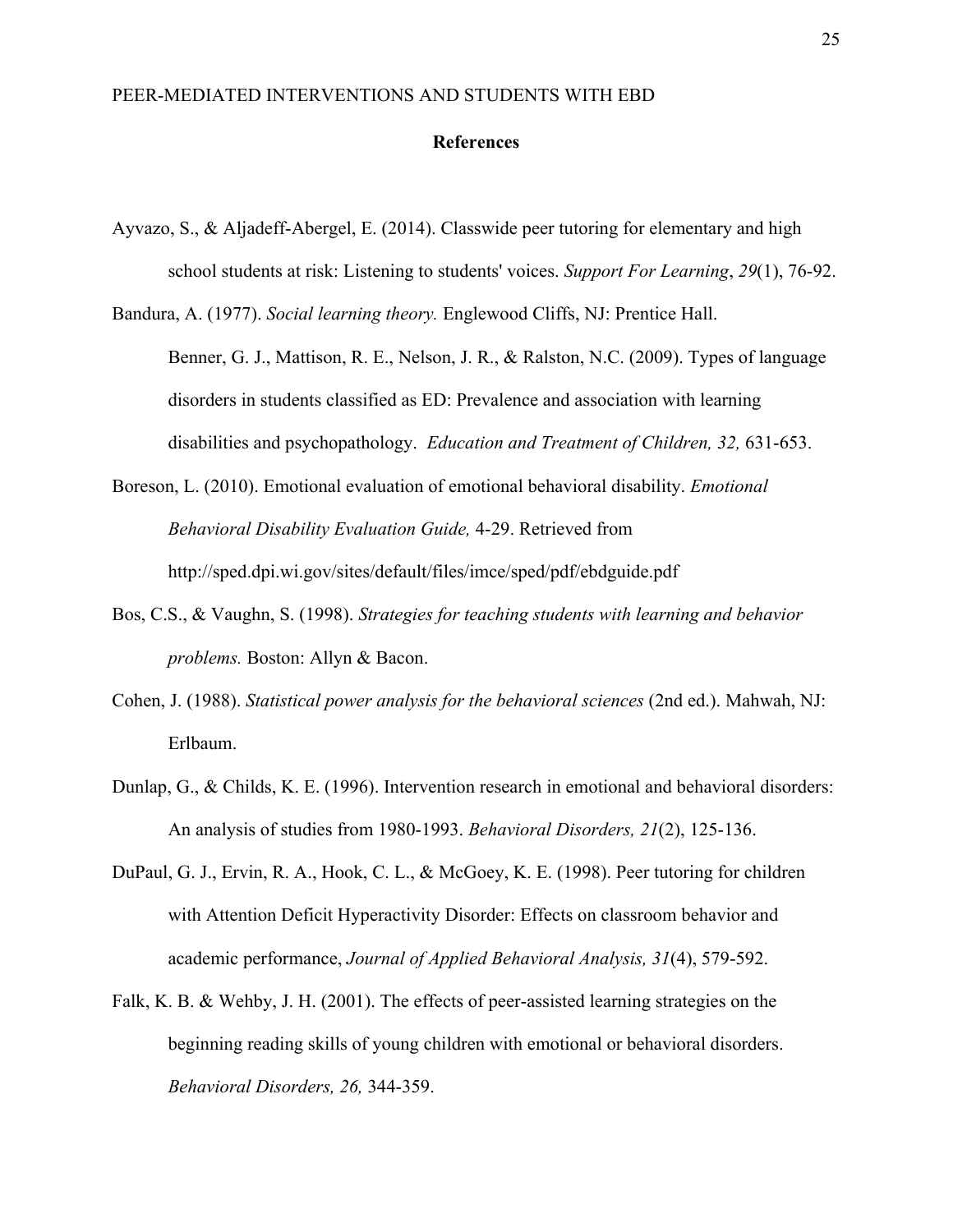- Fitzpatrick, J. L., Sanders, J. R., & Worthen, B. R. (2011). *Program evaluation: Alternative approaches and practical guidelines* (4th ed.). New York: Allyn & Bacon.
- Franca, V. M., Kerr, M. M., Reitz, A. L., & Lambert, D. (1990). Peer tutoring among behaviorally disordered students: Academic and social benefits to tutor and tutee. *Education and Treatment of Children, 13*(2), 109-128.
- Fulk, B.M., & King, K. (2001). Class-wide peer tutoring at work. *Teaching Exceptional Children, 34*(2), 49-53.
- Fuchs, D., Fuchs, L.S., & Karns, K. (2001). Enhancing kindergartners' mathematical development: Effects of Peer-Assisted Learning Strategies. *The Elementary School Journal, 101*(5), 495-510.
- Fuchs, D., Fuchs, L. S., Thompson, A., Svenson, E., Yen, L., Otaiba, S. A., et al. (2001). Peerassisted learning strategies in reading: Extensions for kindergarten, first grade, and high school. *Remedial and Special Education, 22,* 15-21.
- Greenwood, C.R., Carta, J.J., & Hall, R. V. (1988). The use of peer tutoring strategies in classroom management and educational instruction. *School Psychology Review, 17*(2), 258-274.
- Greenwood, C. R., Maheady, L. & Delquadry, J. C. (2002) *Classwide peer tutoring programs*. In G. Stoner, M. R. Shinn and H. Walker (eds), Intervention for Achievement and Behavior Problems (second edition), pp. 611–649. Washington, DC: National Association of School Psychologists.
- Glassberg, L. A., Hooper, S. R., & Mattison, R. E. (1999). Prevalence of learning disabilities at enrollment in special education students with behavioral disorders. *Behavioral Disorders, 25*(1), 9-21).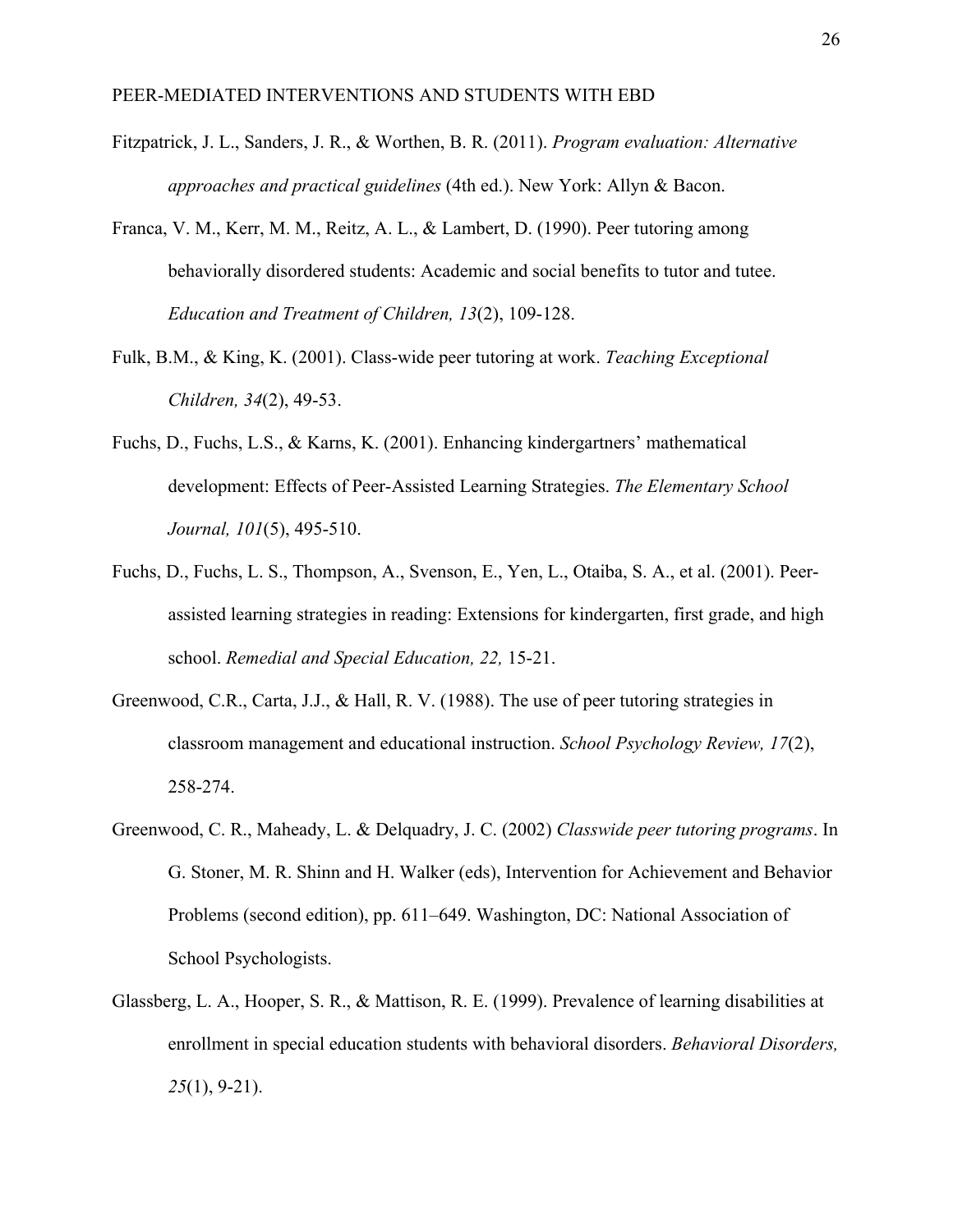Hamre, B. K. & Pianta, R. C. (2001). Early teacher-child relationship and the trajectory of children's school outcomes through eighth grade. *Child Development, 72*(2), 625-638.

Hanover Research. (2013). Effective programs for emotional and behavioral disorders. *District Administration Practice*, 1-24. Retrieved from https://www.district287.org/uploaded/A\_Better\_Way/EffectiveProgramsforEmotionaland BehavioralDisordersHanover2013.pdf

- Heron, T. E., Welsch, R. G. and Goddard, Y. L. (2003) Tutoring programs applied in nonacademic subject areas: An analysis of skills, methodology, and results. *Remedial and Special Education, 24,* 288–300.
- Horton, M., Houston-Wilson, C., Kasser, S. and Lieberman, L. (1997) Peer tutoring: A plan for instructing students of all abilities. *Journal of Physical Education, Recreation and Dance, 68*(6), 39–44.
- Kamps, D., Kravits, T., Stolze, J., & Swaggart, B. (1999). Prevention strategies for at-risk students and students with EBD in urban elementary schools. *Journal Of Emotional And Behavioral Disorders*, *7*(3), 178-88.
- Knitzer, J., Steinberg, Z., & Fleisch, B. (1990). *At the schoolhouse door: An examination of programs and policies for children with behavioral and emotional problems.* New York: Bank Street College of Education.
- Ledford, J. R., & Wolery, M. (2013). Peer modeling of academic and social behaviors during small-group direct instruction. *Council for Exceptional Children, 79*(4), 439-458.
- Leidenfrost, B., Strassnig, B., Schütz, M., Carbon, C., & Schabmann, A. (2014). The impact of peer mentoring on mentee academic performance: Is any mentoring style better than no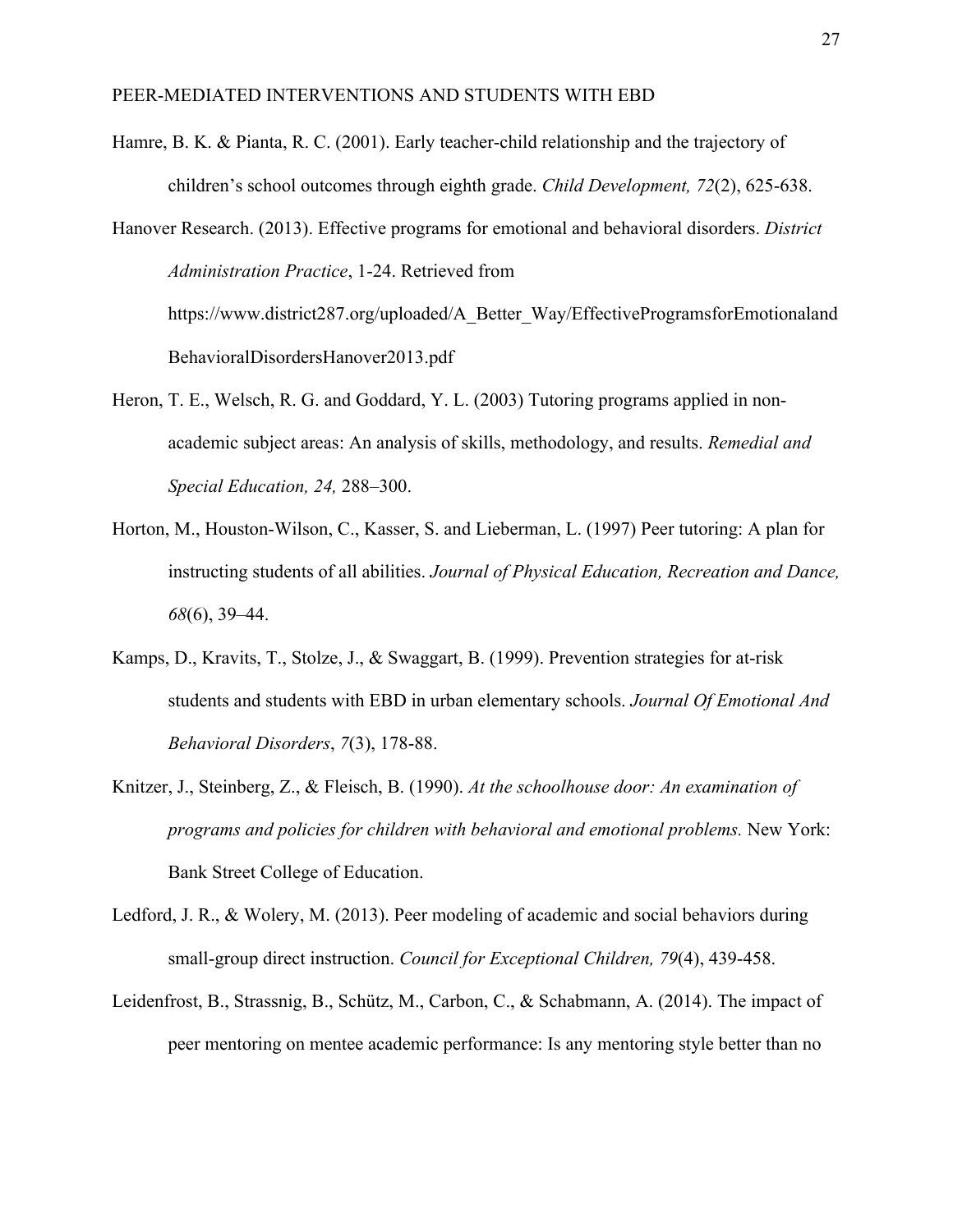mentoring at all? *International Journal Of Teaching And Learning In Higher Education*, *26*(1), 102-111.

- Locke, W. R. & Fuchs, L. S. (1995). The effects of peer-mediated peer-mediated reading instruction on the on-task behavior and social interaction of children with behavior disorders. *Journal of Emotional and Behavioral Disorders, 3*(2), 92-99.
- Maheady, L. (2001) Peer-mediated instruction and interventions and students with mild disabilities. *Remedial and Special Education, 22*(1), 4-15.
- Maheady, L., Harper, G. F., & Mallete, B. (1991). Peer-mediated instruction: A review of potential applications for special education. *Reading, Writing, and Learning Disabilities International, 7,* 75-103.
- Mathes, P. G., Torgesen, J. K., Allen, S. H., & Allor, I. H. (2001). Peer assisted literacy strategies for beginning readers. Longmont: Sopris West.
- McGarr, O., & Clifford, A. a. (2013). 'Just enough to make you take it seriously': exploring students' attitudes towards peer assessment. *Higher Education*, *65*(6), 677-693.
- Miller, M. A. (2005). Using peer tutoring in the classroom: Applications for students with emotional/behavioral disorders. *Beyond Behavior*, *15*(1), 25-30.
- Mulcahy, C. C., Maccini, P., Wright, K., & Miller, J. (2014). An examination of intervention research with secondary students with EBD in light of common core state standards for mathematics. *Behavioral Disorders*, *39*(3), 146-164.
- Ryan, J. B., Pierce, C. D., & Mooney, P. (2008). Evidence-based teaching strategies that really work for children with EBD. *Effective Teaching Strategies: Beyond Behavior,* 22-29.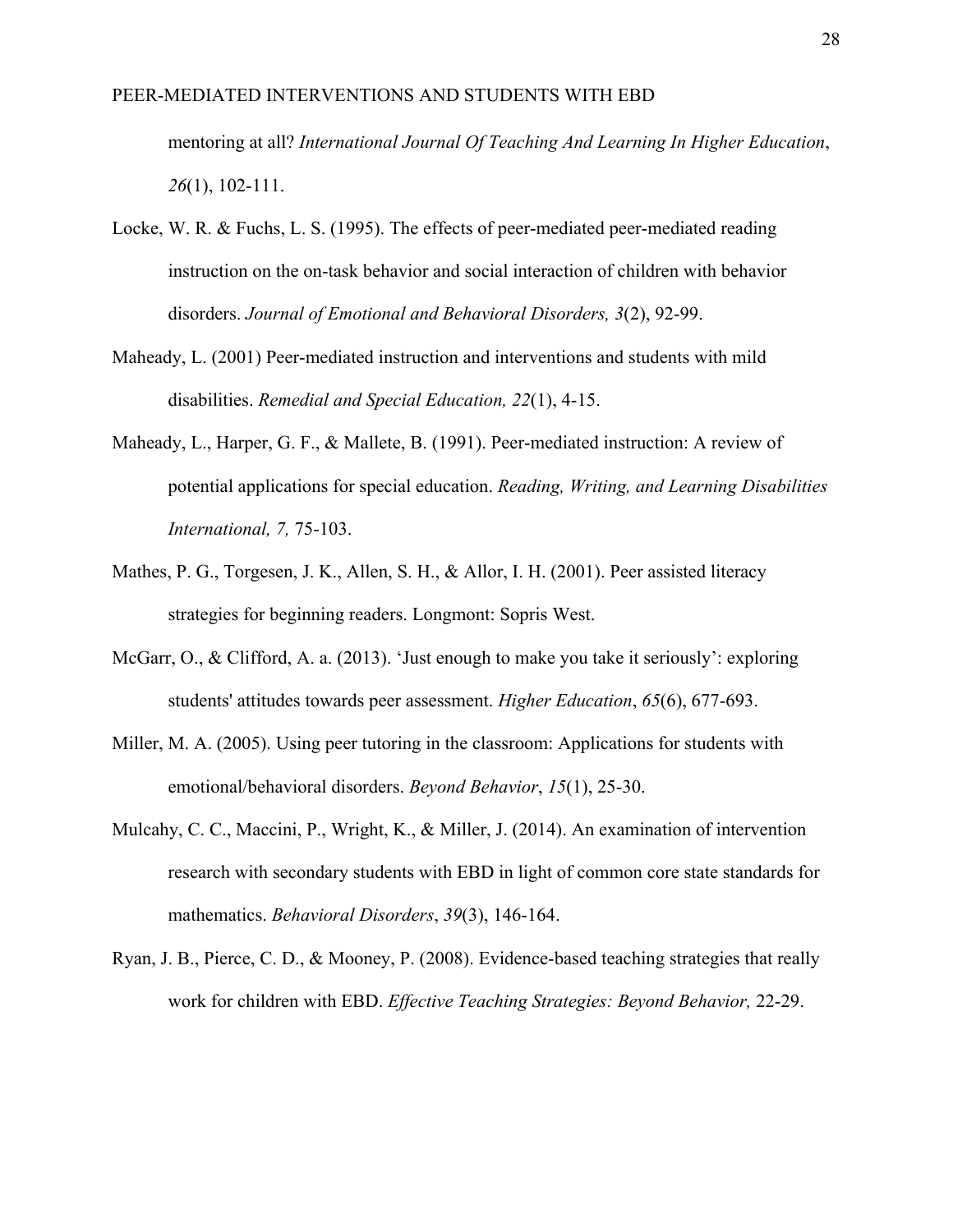- Ryan, J. B., Reid, R., & Epstein, M. H. (2004). Peer-mediated intervention studies on academic achievement for students with EBD: A review. *Remedial And Special Education*, *25*(6), 330-341.
- Scruggs, T. E., Mastropieri, M., & Richter, L. (1985). Peer tutoring with behaviorally disordered students: Social and academic benefits. *Behavioral Disorders, 10,* 283-294.
- Shu-Fei Tsai, T., Cheney, D., & Walker, B. (2013). Preliminary psychometrics of the participatory evaluation and expert review for classrooms serving students with emotional/behavioral disabilities (PEER-EBD). *Behavioral Disorders*, *38*(3), 137-153.
- Spencer, V. G., Simpson, C. G., & Oatis, T. L. (2009). An update on the use of peer tutoring and students with emotional and behavioural disorders. *Exceptionality Education International, 19*(1), 2-13.
- Sugai, G. & Horner, R. H. (2002). Introduction to the special series on positive behavior support in schools. *Journal of Emotional & Behavioral Disorders, 10*(3), 130-135. Sutherland, K. S., & Snyder, A. (2007). Effects of reciprocal peer tutoring and selfgraphing on reading fluency and classroom behavior of middle school students with emotional or behavioral disorders. *Journal of Emotional & Behavioral Disorders, 15*(2), 103-118.
- Sutherland, K. S., & Wehby, J. H., (2001). Exploring the relationship between increased opportunities to respond to academic requests and the academic and behavioral outcomes of students with EBD. *Remedial and Special Educations, 22,* 113-121.
- Sutherland, K. S., & Snyder, A. (2007). Effects of reciprocal peer tutoring and self-graphing on reading fluency and classroom behavior of middle school students with emotional or behavioral disorders. *Journal of Emotional and Behavioral Disorders, 15*(2), 103-118.